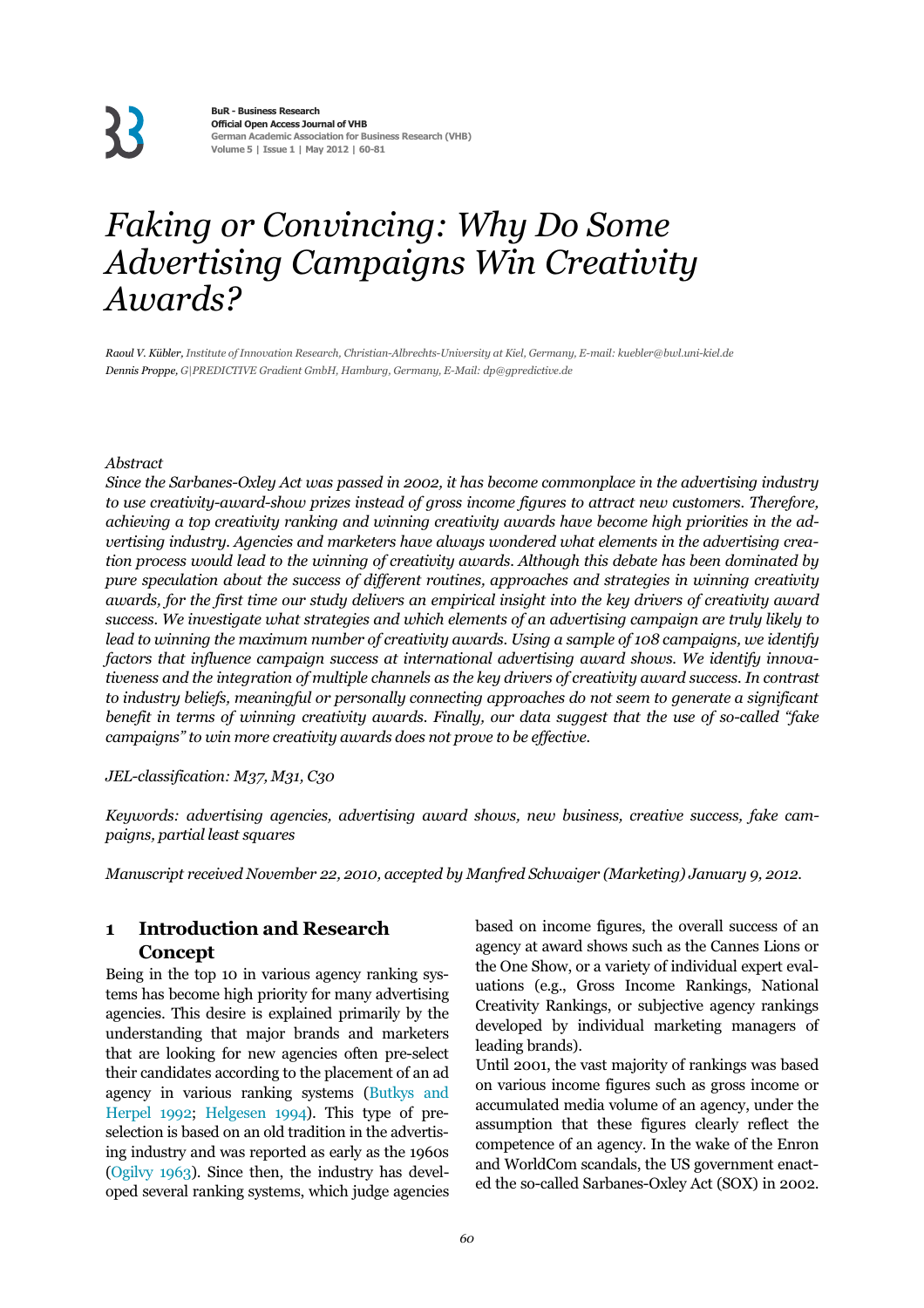# $\mathbf{K}$

**BuR - Business Research Official Open Access Journal of VHB German Academic Association for Business Research (VHB) Volume 5 | Issue 1 | May 2012 | 60-81** 

This legislation increased investor protection and, under the threat of a jail sentence (up to 20 years for managers who were found to be responsible), banned companies from publishing incorrect information (Sarbanes-Oxley-Act 2002). With these new regulations in place, major networks were afraid that individual subsidiaries might provoke severe consequences for the parent company if they independently published incorrect or unverified figures. Thus, all agencies in the network were forced to first (or only) report their income figures to their particular parent company and to stop publishing income-related figures, for example, for ranking purposes. Up to that point, most national income rankings had been based on disaggregated and voluntary information on a national subsidiary level. Since 2002, and as a consequence of increasing concerns of the holding companies, income figures became available only on an aggregated level and could no longer be used for national rankings.

Because of the lack of reliable individual income figures for the individual subsidiaries and the national agencies, the industry shifted its focus more toward creativity (Myers 2004). This shift explains why creativity rankings have gained importance in agency pre-selection. Thus, winning creative awards and achieving top results in creative rankings have become the key promotion tools, and the industry today also uses increasing amounts of resources for participation in creativity award shows (Wentz 2005) and strives for top positions in annual national creative rankings (e.g., the Ad Age ranking (Ad-Age-Ranking 2009) in the US or the W&V/Horizont ranking (W&V-Kreativ-Ranking 2009) in Germany).

In general, these rankings are based on the annual overall results of an advertising agency in the most prestigious international award shows, such as the Cannes Lions, the Clio Awards, the One Show, the European ADC Awards and a group of various content-specific or national award shows. The rise in importance of winning awards in these shows has led to a shift in agency behavior. As winning creativity awards became a major topic in the industry, agencies started to implement different routines to maximize their number of creativity awards. In addition to making serious financial efforts to attract the industry's top creative people, some agencies even started to compete by offering years of free work to clients, who were known to approve the production of more creative ads, if they switched agencies. These offers clearly underline the importance to advertising agencies of award shows and creative reputation.

Most agencies believe that their clients are less creative or that they restrict the agencies' creative competence by their strategic concerns or risk aversion (El-Murad and West 2003). To showcase their creative skills, some copywriters and art directors started to develop campaigns for "alibi" or fictitious clients. As another strategy, agencies at times try to maximize their outcomes at award shows by submitting advertisements not only for their real clients but also for alibi clients. Producing advertising for fictitious clients allows agencies to avoid daily business restrictions or long discussions with clients or product managers, who may want to replace creative concepts with less creative approaches (West 1993).

In most award shows, submissions must be aired or published only once to qualify, so agencies started to hire pro-bono clients such as bakeries or pet shops to fulfill the minimum show requirements for fictitious campaigns. To be able to submit these socalled fake campaigns, agencies mostly work for free and even pay for the one-time airing fees.

Today, copywriters and graphic artists continue to speculate as to which factors and elements in the process of idea generation and ad planning, conceptualization, design, and execution play decisive roles in winning creativity awards.

Furthermore, the knowledge that agencies try to maximize their success at award shows leads to the question of whether creativity award shows or creative rankings can successfully reflect the abilities and competence of an advertising agency. In other words, what does award-show success portray? Does winning creativity awards indicate real market competence and an ability to combine the individual communication requirements of a client with the creative competence of the agency, or does it only indicate the artistic feeling for great ideas reflected in outstanding but fake campaigns without any business background?

In summary, one can observe that agencies invest significant time and human and capital resources for the sole purpose of winning awards. Given the fact that marketers currently tend to pre-select agencies according to their success at award shows, to the extent that winning creative awards is crucial for commercial success, three important questions arise: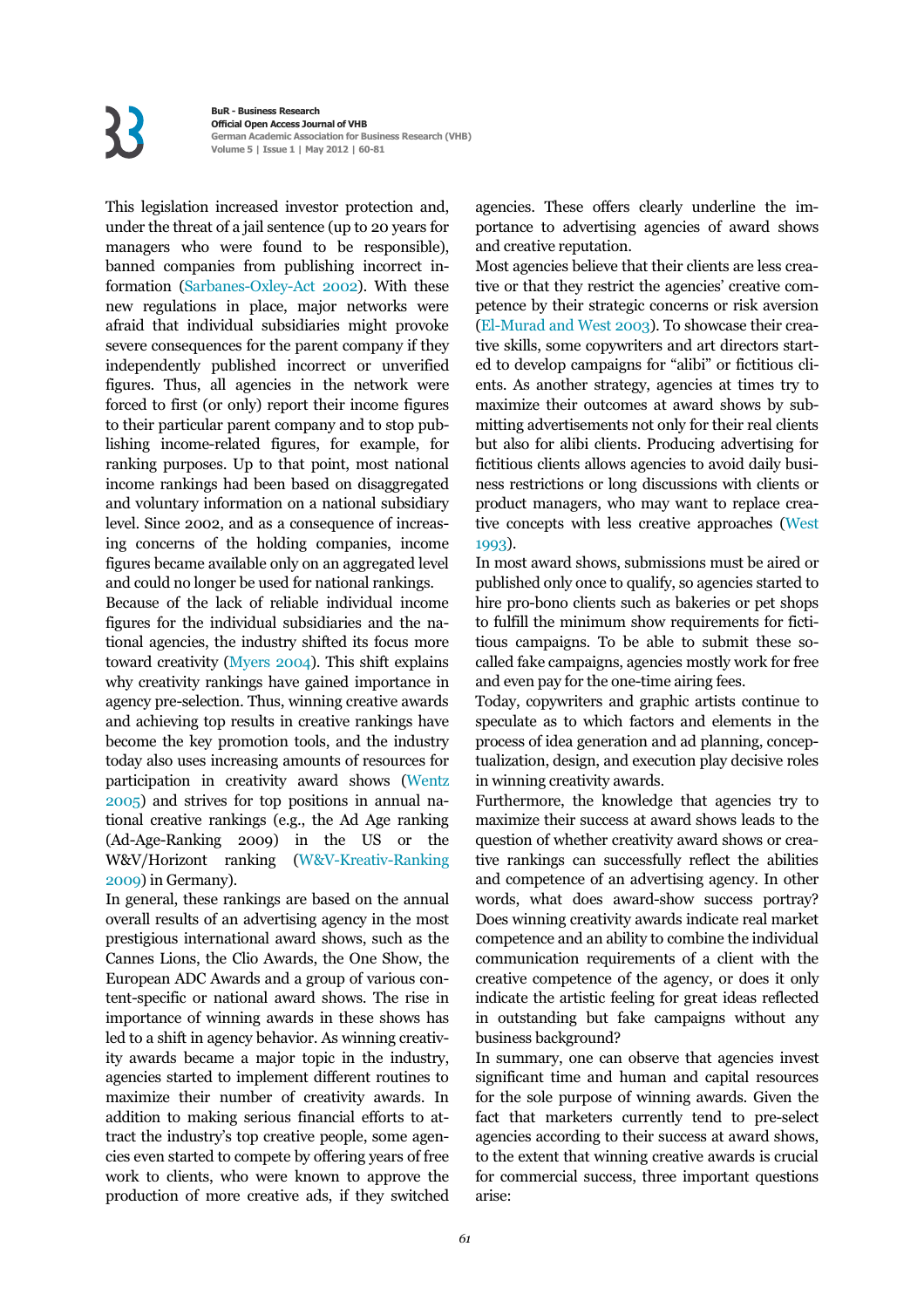- - First, which factors and strategies in the ad development process result in campaigns and agencies winning creativity awards?
- $\bullet$  Second, what exactly does winning creativity awards reflect? In other words, does working creatively guarantee winning creativity show awards?
- - Answering the first and the second questions might also simultaneously deliver the answer to a third question: Are creativity rankings the appropriate instrument for marketers to use to preselect agencies?

#### **2 Research Gap and Contribution**

Creativity research has a long and fruitful tradition in psychology and marketing. Whereas most studies from the marketing side were oriented more toward effectiveness, psychological studies focused more on defining and measuring creativity (Haberland and Dacin 1992). The early field of psychological studies can be divided into three different approaches: The first – and earliest – approach aims at identifying the traits of creative people (Barron 1955; Barron and Harrington 1981; MacKinnon 1987). Creativity in these studies was based mostly on three main characteristics: originality, the adaptiveness to reality and development and elaboration.

The second approach of fundamental psychological studies focused on process-oriented factors, which may influence or enhance creativity or stages of the creative process (Bruner 1962; Newell, Shaw, and Simon 1959). In these studies, the fundamental concept of "novelty" was introduced as a key characteristic of creativity. Finally, the third and smallest area of psychological studies attempted to identify the particular characteristics of creative outcomes (Besemer and O'Quin 1986; Besemer and Treffinger 1981). Following this school of thought, Jackson and Messick (1965) introduced a multi-item approach that identifies four underlying dimensions of creativity: unusualness, appropriateness, transformation and condensation. Finally, Amabile (1983) started a new development in psychological creativity research by focusing on creativity-enhancing factors in terms of working atmosphere (Amabile, Conti, Coon, Lazenby, and Herron 1996) or employee development (Mumford and Simonton 1997).

Although earlier studies relied on various items to measure the specific creativity aspects, the study by Amabile and later studies returned to a simple measurement approach, which asks participants to directly judge overall creativity. Relying on the different results of the three approaches, further psychological studies took a closer look at the different outcomes of creativity. Thereby, the focus lay primarily on the influence of creativity on employee development (Andrews and Smith 1996), better working atmosphere (Amabile, Tighe, Hill and Hennessey 1994), better sales (Moorman and Miner 1997; Song and Montoya-Weiss 2001) and enhanced product or corporate performance (Deshpandé, Farley, and Webster 1993).

In terms of marketing research, creativity is addressed from two perspectives: The first school of thought focuses on the impact of creativity on product development (Sethi, Smith, and Park 2001) and new product performance (Im and Workman 2004; Moorman and Miner 1997). These studies relied heavily on the results from the various psychological studies mentioned above. The second approach to marketing research in terms of creativity focuses more on the impact of creativity on marketing performance and, in particular, on creativity in advertising. This research area can also be divided into two different approaches. Whereas the first group of studies attempted to identify specific factors that may influence or produce the perceived creativity of an advertisement, the other group is oriented more toward output and questions particularly the efficiency of creative advertising. The first group focused mainly on the factors that may help increase advertising creativity (Ang, Lee, and Leong 2007; Kilgour and Koslow 2009; Pieters, Warlop, and Wedel 2002). This focus may lead to a better understanding of how customers perceive advertising creativity (Haberland and Dacin 1992; Michell 1984) and may explain the differences in assessing advertising creativity between agency workers (Nyilasy and Reid 2009) and their clients (Devinney, Dowling, and Collins 2005; Koslow, Sasser, and Riordan 2003) and the creative differences between copywriters and art directors (Young 2000).

Another area of advertising-related creativity research focused on the positive impact of advertising creativity on advertising effectiveness in general (Rossiter 2008) and on sales gains in particular (Bell 1992; Bogart, Tolley, and Orenstein 1970; El-Murad and West 2003; Smith, MacKenzie, Yang, Buchholz, and Darley 2007). In addition to these effectiveness-oriented advertising studies, research also addressed other outcomes of creativity in terms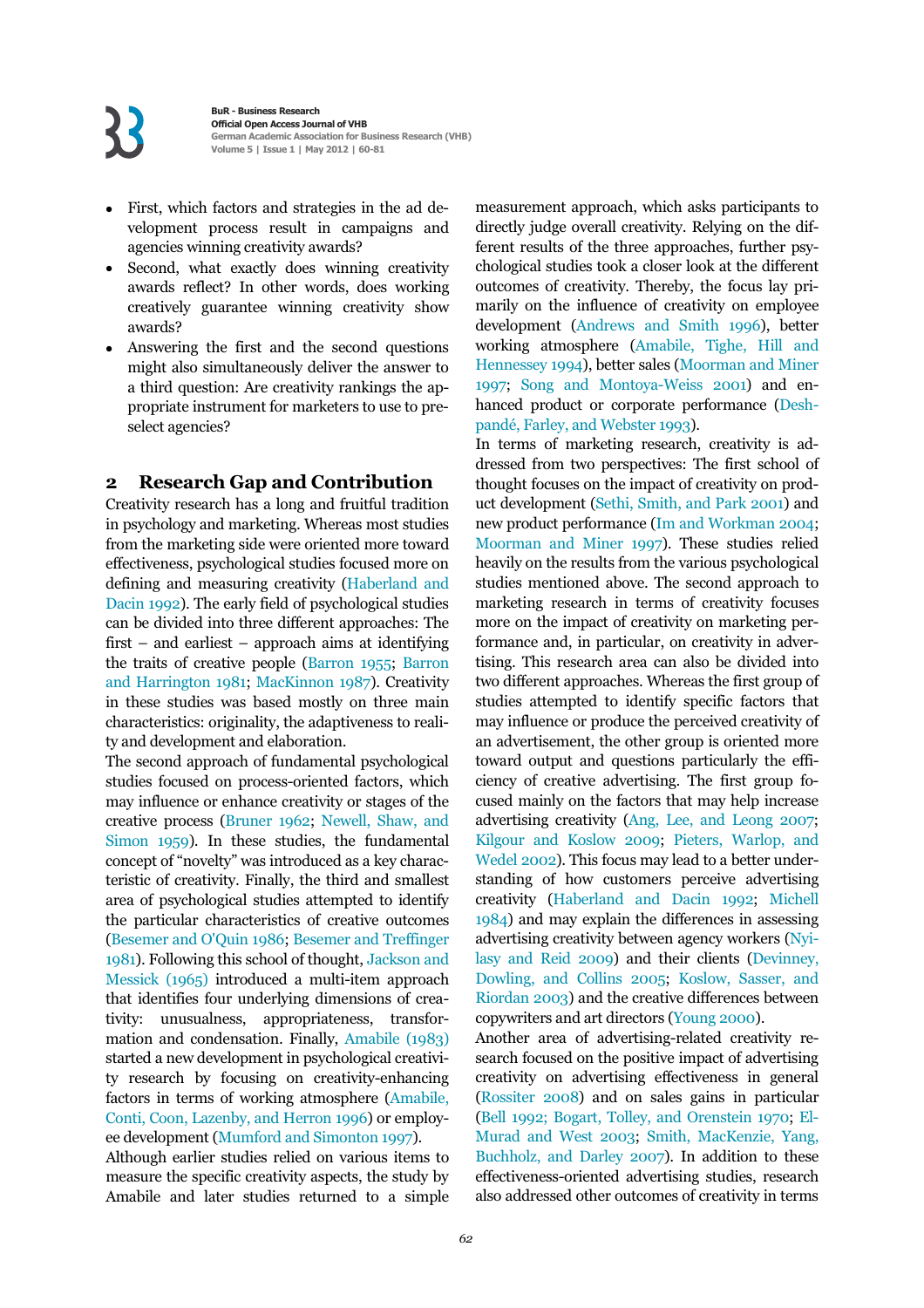of market share gains (Buzzell 1964), differences in long- and short-term impacts of creative advertising (Jones 1995), increased brand recall (Stone, Besser, and Lewis 2000), better brand attention (Pieters, Warlop, and Wedel 2002), greater brand awareness (Gibson 1996), the link between ad likeability and sales performance (Bergkvist and Rossiter 2008), better persuasion rates (Till and Baack 2005) and an enhancement of the perceived brand quality (Dahlén, Rosengren, and Törn 2008). Finally, research explored the positive effects of advertising creativity on brand image and trust enhancements (Li, Dou, Wang, and Zhou 2008).

Like most product development studies, the majority of this communication-oriented research operationalized creativity using items or measurement approaches from basic psychological studies. Although this measurement approach seems to be well established and appropriate for use, other studies on creativity efficiency can be found that operationalize "creative advertising" by defining it as "advertising that won creative awards" (Csikszentmihalyi 1997; El-Murad and West 2003; Kover, Goldberg, and James 1995; Saffert and Reinartz 2011). Although this approach seems to be well accepted, it is surprising that, to the best of our knowledge, no study has yet explored whether this operationalization is correct. Hence, if winning creativity awards is influenced not only by the particular degree of creativity used but also by other – situational or strategic – factors such as personal connections with awardshow juries or the ability to produce fake campaigns of the respective agency, one must be aware that such an operationalization might be biased by these non-observable factors. Therefore, our study will not only identify different factors that will help agencies win creativity awards, but also clarify whether creativity awards can simply be used as an easy, appropriate and, in particular, *tested* measure for creative advertising.

The contributions of this study are as follows: First, we theoretically derive a novel set of factors that influence the success of an individual campaign in a creativity award show allowing us to find an answer to our first question. Second, we test the influence of several strategic factors and routines on creativityaward-show success. The results reveal which individual factors, elements, and routines in the adcreation process drive the overall creativity-awardshow outcomes and may help us to find answers to our second and third research questions. Our results will show agencies which of these factors should be enforced and which factors can be neglected and will thus help agencies to maximize their awardshow outcome.

In the following section, we develop a conceptual model and identify hypotheses regarding the impact of creative, executional (e.g., the layout, the approach or the choice of the media channels) and organizational factors on award-show performance. We aim to answer the three research questions by using data from 108 campaigns of more than 40 international and highly ranked award shows. In the third section, based on our empirical findings we develop several implications for ad agencies to improve their individual creativity-award-show outcomes and to maximize the individual placement in annual creativity rankings. These implications should help agencies to more effectively attract new business and new clients. At the end of our paper, we provide suggestions for further research.

### **3 Conceptual Framework and Hypotheses**

Provided that winning awards and being a leader in creative business rankings is an important reference tool for agencies to promote their competence, academic studies should also focus on the success factors of agencies in these award shows. Our study defines creative success as being successful in creativity award shows. A top position in a creativity ranking can be secured only by winning as many awards as possible. To identify the key drivers of this creative success, we introduce a conceptual model as depicted in Fig. 1.

To develop our research hypotheses toward the question of which elements, factors or routines help win creativity awards, we review a wide range of literature addressing creativity and advertising. Thus, we rely on two different sources of literature and theories. First, hypotheses will be derived from empirically oriented academic literature focusing on factors that influence creativity in general, but not on winning award shows. Second, we also consider more practice-oriented publications such as educational books for copywriters or art directors, which deal in a more detailed way with the topic of advertising and award shows, but may lack solid empirical justification.

To answer to our first research question, i.e., whether creativity is actually a key driver for success in creativity award shows, we first examine the psycho-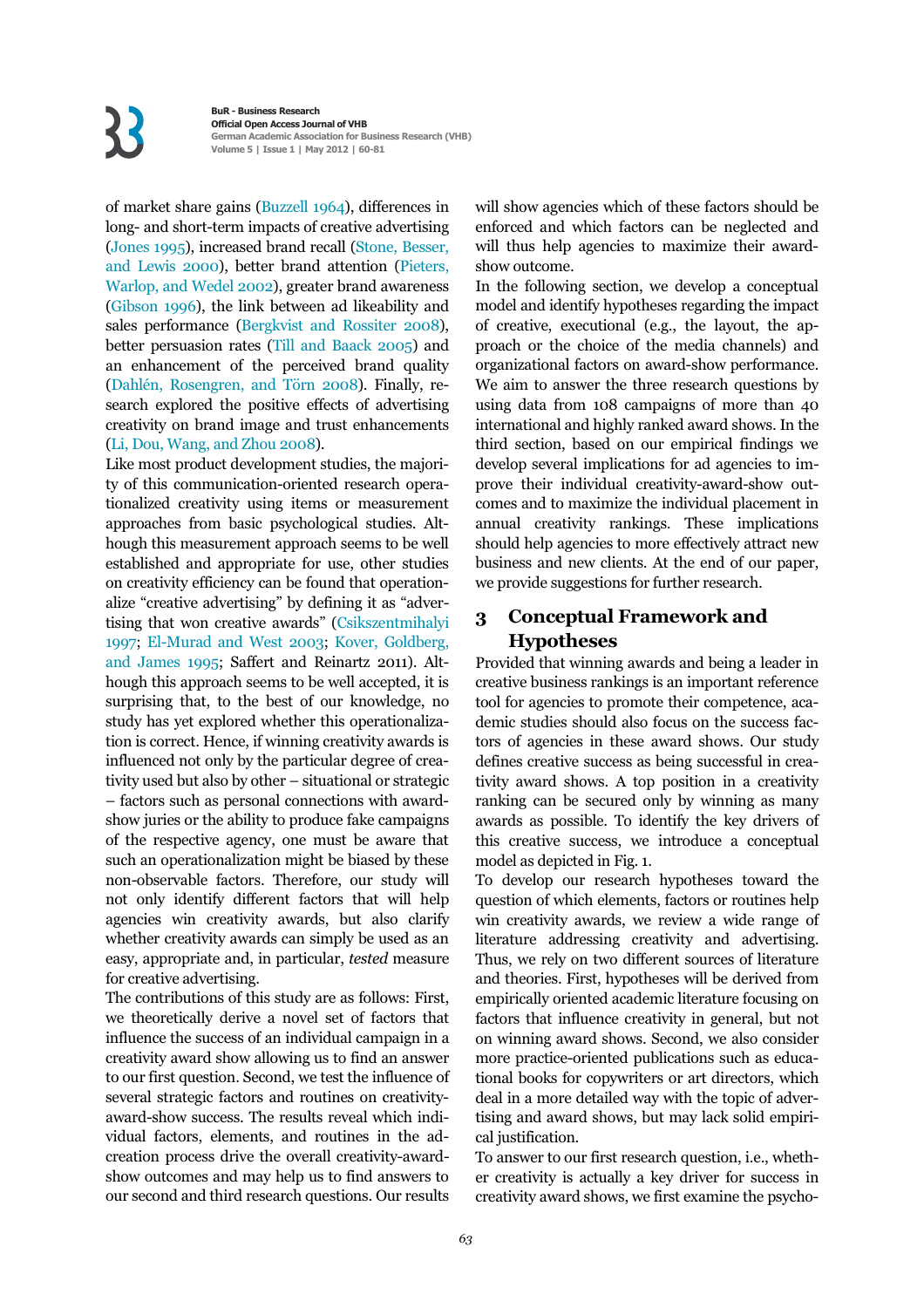logical understanding of creativity. According to this understanding, creativity in general consists of three key elements (Im and Workman 2004): *newness or novelty* (Amabile 1983; Amabile 1988; Amabile 1993), *meaningfulness* (Goldenberg, Mazursky, and Solomon 1999), and *connectedness or originality* (Sternberg and Lubart 1999).

In terms of advertising, novelty can be defined as a fundamental breaking away from existing schemes or routines (Ang, Lee, and Leong 2007; Ang and Low 2000). This process leads to a significant change or adaptation in the cognitive structure of the viewer and will help to enhance the attentive process and the memory effect. Earlier studies showed that a creative ad has to use *innovative, fresh, unique, different* and *new* ways to break from pre-existing schema and to deploy a sense of the unexpected (Bogart, Tolley, and Orenstein 1970; Haberland and Dacin 1992). These findings are supported by the empirical results of Ang and Low (2000), who found evidence for a positive correlation between the degree of innovation and the overall creative appearance of an ad. According to the most prominent textbooks for copywriters or art directors, newness or innovativeness in creative advertising can be expressed by the degree of *layout innovation*, the *innovativeness of the overall approach* of a campaign, or at least by the *innovativeness of media usage* (Aitchison 1999; Sullivan 2003).

Thus, it can be assumed that the use of novel ideas, new layouts, and innovative concepts plays an important role in creative success and will lead to more creative awards (Ang and Low 2000; Blasko and Mokwa 1986). Summarizing the aspects of novelty in the ad-creation process leads to our first hypothesis:

**H1:** Campaigns that use a more novel or innovative approach are more successful in creativity award shows than campaigns that do not use such an approach.

Previous research noted that novelty alone might not be sufficient to define creativity (Ang, Lee, and Leong 2007; Baack, Wilson, and Till 2008; Haberland and Dacin 1992). Andrews and Smith (1996), therefore, introduced the additional concept of meaningfulness. This aspect of creativity is defined as the extent to which an idea deviates in a *meaningful* way from ordinary praxis. In terms of advertising creativity, meaningfulness can be understood as the link between an idea and the *relevance* of this idea to its audience (Lee and Mason 1999). In addition, Goldenberg, Mazursky, and Solomon (1999) emphasized that random advertising creativity without any relevance may be harmful at worst and inefficient at best. These assumptions were also made in the study by Smith, MacKenzie, Yang, Buchholz, and Darley (2007). Advertising creativity might thus be understood as the combination of *relevance* and divergence. In terms of advertising creation, this definition implies that the ad not only has to rely on a novel communication approach (that is divergent from existing forms of communication), but the message also has to convey productrelated information relevant to the customer. This means that the overall idea, the message, and the information about the advertised product must convey a singular message that is relevant to the targeted customer (Ang, Lee, and Leong 2007; Baack, Wilson, and Till 2008; Smith, MacKenzie, Yang, Buchholz, and Darley 2007).

Later research on advertising creativity defined meaningfulness as the central idea or theme of an advertisement (Thorndyke 1977). *Meaningfulness* can therefore be defined as the relevant *key benefits* on which the specific product is positioned in the marketplace (Haberland and Dacin 1992). In other words, meaningfulness is secured when the key message of an ad can rely on the *clear, appropriate and non-replaceable benefits* (Runco and Charles 1993) of the advertised product. Therefore, advertisements for products with these non-replaceable benefits perform better in creativity award shows because they can create original, unique, and new campaign approaches that will secure meaningfulness. The practice-oriented advertising literature confirms this effect (Aitchinson 1999; Sullivan 2003). Thus, we hypothesize the following:

**H2:** Campaigns that use a more meaningful approach for the creative implementation of an idea are more successful at winning creativity awards than campaigns that do not rely on such an approach.

The third and final criterion for defining advertising creativity is *connectedness* (Amabile, Conti, Coon, Lazenby, and Herron 1996; Ang, Lee, and Leong 2007; Im and Workman 2004). In terms of advertising creativity, connectedness can be understood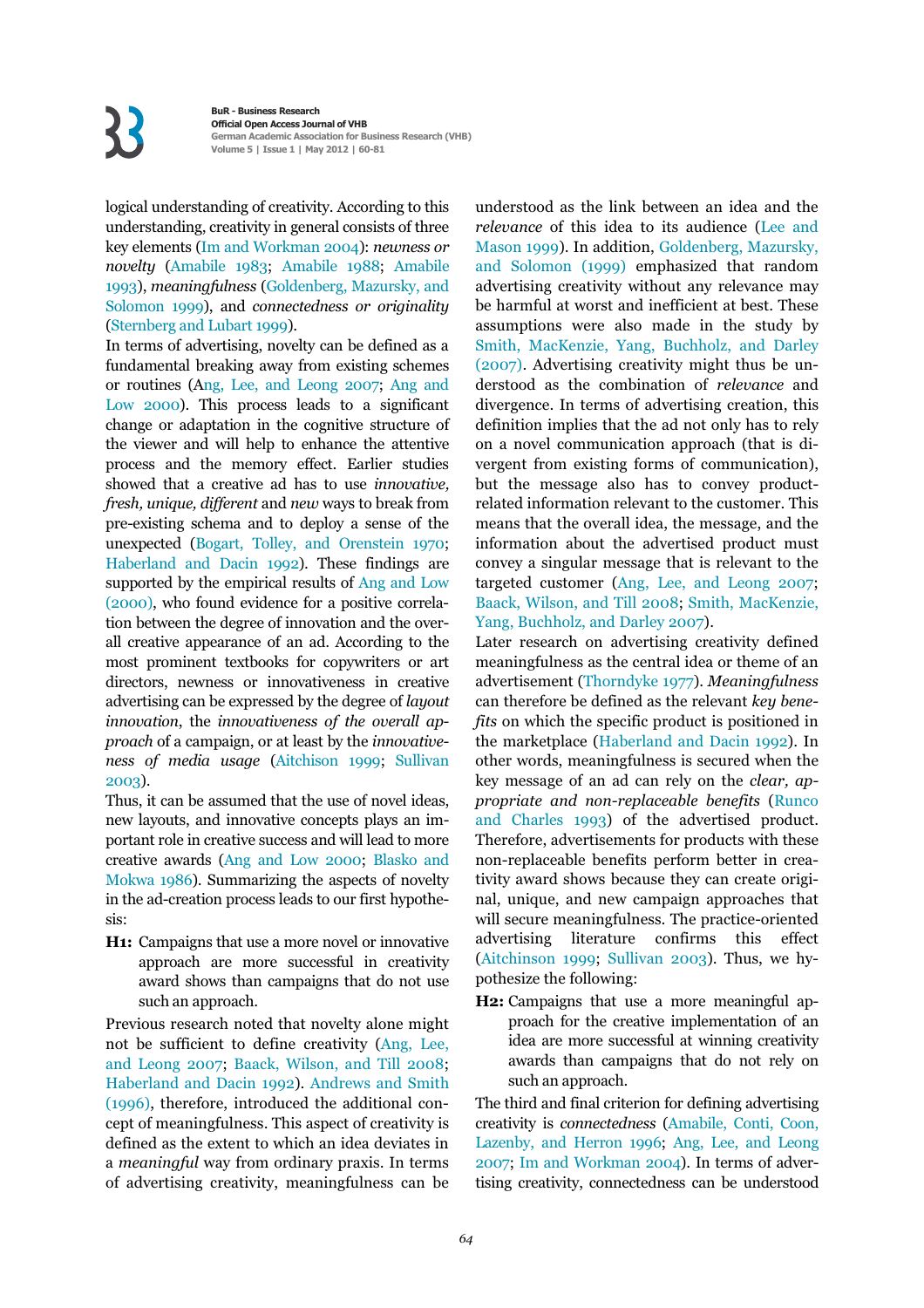as the ability of an advertisement to build an enduring link or a lasting connection between the viewer and the promoted product or brand (Dahlén, Rosengren, and Törn 2008). Previous research showed that such a connection can be best realized when a particular ad causes an *emotional* or *rational resonance* (Lubart 2001) in the consumer. This resonance should enforce the connection between the viewer and the advertisement's message or at least the advertised product (Sasser and Koslow 2008).

Previous research showed that this resonance can be best obtained when the creative idea is linked to a product specific and unique *benefit* that satisfies a certain *need* (Sternberg and Lubart 1999). Thus, information perceived as inappropriate or useless does not build a positive connection with its viewer and vice versa. These findings are in line with the suggestions of Keil (1975), who claimed that a creative advertisement should always follow a main strategy of connecting the product to a certain *benefit*. Again, the practice-oriented advertising literature confirmed this effect. That is, both, leading textbooks and agency guidelines for copywriters suggest that the search for a creative idea should always be based on the *benefit* of the respective product because only this *individual benefit* will lead to an enduring *connection* to the advertisement's audience (Aitchison 1999; Sullivan 2003).

In summary, it can be assumed that if an advertisement is to win creative awards, it will have to connect to its audience by communicating a meaningful *product benefit* using a novel communication approach. This leads to our third hypothesis:

**H3:** Campaigns that use a more connective approach as operationalized by the communication of a certain product benefit will perform better in creativity award shows than campaigns that do not rely on such an approach.

Although simply working creatively when designing an ad should result in better creativity awards performance, the authors suspect that agencies also use several other instruments and strategies to enhance their creativity-award-show outcomes. This assumption is underlined by the findings of Amabile (1997), who noted that people easily learn to adapt their creative behavior to reward systems. When rewarded, people stop trying to identify new and innovative ways to generate creative approaches or creative ideas and begin to rely on the rewarded and successful approach they have already developed. In the case of advertising creativity, this phenomenon indicates that creativity in award shows is bound to a small number of different creative patterns and is influenced by specifically developed strategies.

Transferring these assumptions to agencies, one must be aware that the industry has managed to establish several reward systems for winning creativity awards. Agencies, for example, reward their employees with bonuses for winning creative awards. In addition, in most agencies, the professional advancement of copywriters or art designers is closely related to their success in award shows.

As a consequence, one must assume that these different incentives and rewards programs will lead to the development of specific strategies to maximize the individual award-show outcomes. In the following section, we develop additional hypotheses concerning these additional variables, strategies and instruments.

In the last decade, integrated thinking has become an important issue in advertising (Kotler and Keller 2006; Naik and Raman 2003). Most clients today challenge their agencies to create ideas not for only one communication channel but for all possible channels. Thus, creative people are forced to find the "one" idea that works for all channels. In multi-channel campaigns, the main creative idea has to be as flexible as possible if it is to succeed and needs to be adapted to all communication channels; we can thus assume that these multi-channel ideas will be judged as more creative (Aitchison 1999). Therefore, we believe that work from multi-channel campaigns tends to fare better in creativity award shows (creative performance or award-show performance) than other campaigns (Johnson 2003). This trend is also reflected by the official calls of festival juries for an emphasis on more integrated campaigns. Thus, the authors assume the following:

**H4:** Advertisements designed for a multi-channel campaign are more successful at creativity award shows than are advertisements designed for a single-channel campaign.

Although creativity is understood as a key element in attracting new clients, most agencies fear that their creative ability in daily business is restricted by the clients' strategy or the clients' overall creative competence, which is generally assumed to be lower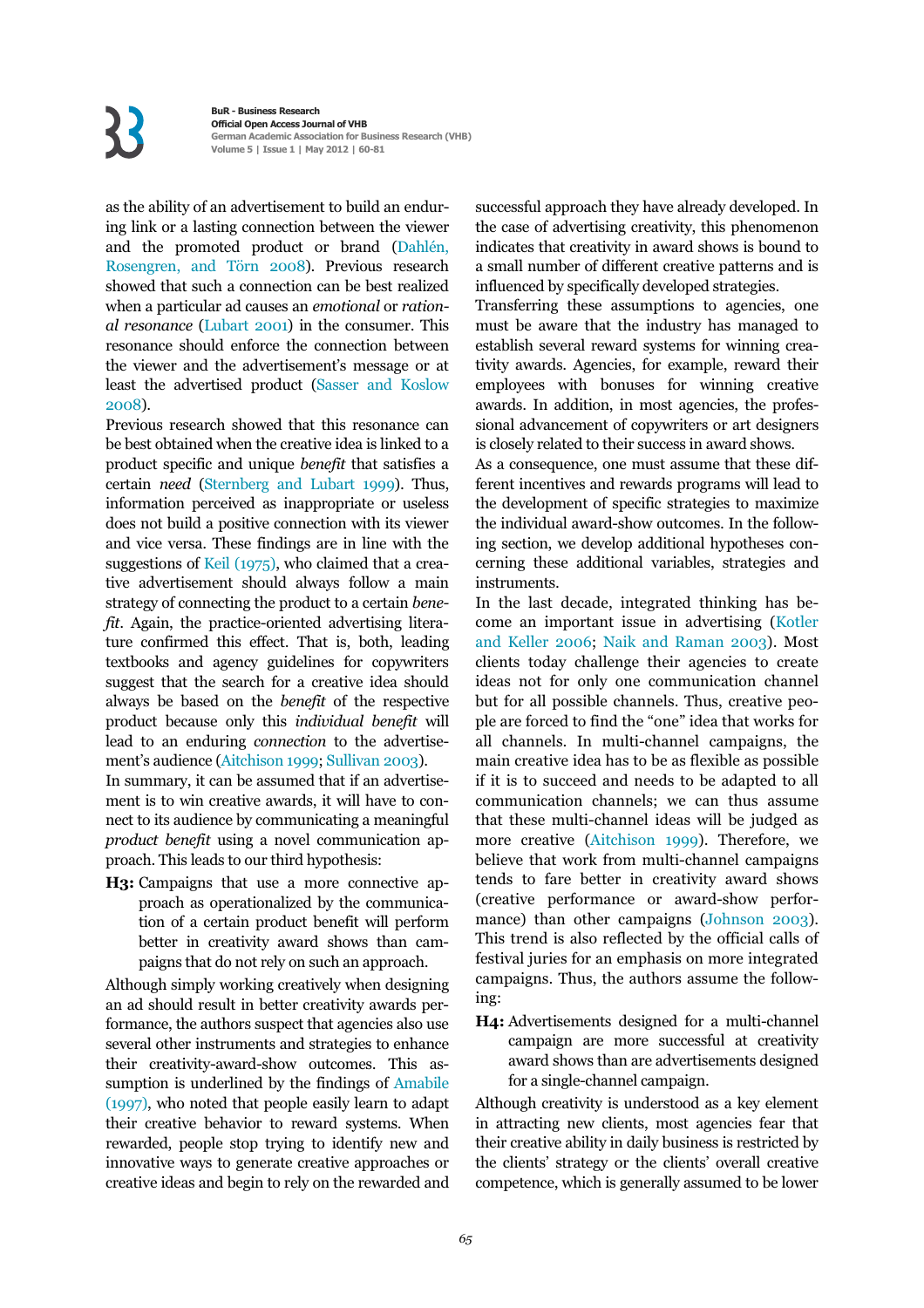## $\mathbf{K}$

**BuR - Business Research Official Open Access Journal of VHB German Academic Association for Business Research (VHB) Volume 5 | Issue 1 | May 2012 | 60-81** 

than that of the agencies. In addition, several academic studies noted a serious divergence in the perception of creativity between agencies and their clients (El-Murad and West 2003; Helgesen 1994, Koslow, Sasser, and Riordan 2006; White 2003). These authors asked leading creative directors to explain the old industry belief and any discrepancy with the truth. They found that many marketers seem to fear that too much creativity may not be sufficiently product-oriented and will therefore be either misinterpreted or misunderstood by the customer. West, Kover, and Caruana (2008) arrived at similar findings in their study. Previous research showed that, in some cases, marketers even tend to interpret higher forms of creativity as a type of risk taking (El-Murad and West 2003). As a result, they are afraid that too much creativity might even hurt future sales or market share (Li, Dou, Wang, and Zhou 2008). In addition, clients are often believed by their own agencies to be more reluctant to take risks and to be less creative than the workforce of the agency (Kover, Goldberg, and James 1995). This phenomenon results in the belief that marketers may not have the ability to identify the potential of a creative campaign or concept (Devinney, Dowling, and Collins 2005; Kover 1995).

Although marketers find creative agencies by preselecting them according to their rank, they are nevertheless said to be overburdened by the cuttingedge concepts of some copywriters. This dilemma puts agencies in a difficult situation: On the one hand, they need awards to attract new clients, but on the other hand current clients will likely not allow the agency, or only rarely, to work on a creative level that is sufficient to win further awards. As a result of this difficult situation, agencies sometimes stopped trying to convince their conservative clients to accept more creative or otherwise outstanding campaigns and rather started to produce cuttingedge concepts on their own without clients. To maximize their potential number of awards and to have the opportunity to showcase their unbounded creative potential, some agencies are even said to have complete campaigns, or at least some strong concepts, in reserve. The agencies then seek alibi clients that fit these concepts or campaigns. For the opportunity to submit these ideas to award shows, the agencies are sometimes willing to work for free and even to pay media fees. In general, typical pro-bono or "fictitious" clients for these concepts are small or local shops, such as bakeries or pet shops (Koremans 2007). Online Appendix A shows some typical fake campaigns developed by leading international agencies such as BBDO or DDB for small German bakeries and local charitable societies.

Because these campaigns are not restricted by the client's strategy objections, the cognitive creative potential of the marketer's management, or market and media restrictions, it can be hypothesized that fake campaigns allow a higher level of creativity than ordinary campaigns. Therefore, we postulate the following:

**H5:** Campaigns created solely for creativity award shows ("fake campaigns") perform better in creative advertising award shows than ordinary campaigns created for real clients.

In addition to the above mentioned strategies in the ad-development process, agencies can use other strategies to maximize their creativityaward-show outcomes: Design, layout and conceptual elements can influence the number of creativity awards for a single ad as well as situational factors such as workplace atmosphere, routines or management techniques used by the designing ad agencies.

Numerous empirical studies focused on the influence of factors such as atmosphere, motivation, and leadership style on creativity (Amabile 1998; Amabile, Conti, Coon, Lazenby, and Herron 1996; Amabile, Tighe, Hill, and Hennessey 1994; Blasko and Mokwa 1986; El-Murad and West 2004; Koslow, Sasser, and Riordan 2003; Kover, James, and Sonner 1997; Ruscio, Whitney, and Amabile 1997).

As mentioned above, some agencies have begun to acquire special clients as well as special "creative" individuals who are well known for creativity-award-show success and outstanding creativity. The larger networks such as DDB, Jung von Matt and BBDO even started to integrate special departments into their networks to accommodate these experts. The only objective of these "creative task forces" is to create award-winning campaigns and to maximize the number of creativity awards won by the agencies. Because of cost effects, we also expect large and experienced companies to offer more attractive workplaces and more sophisticated management techniques (Aitchison 1999). Furthermore, because of pathway effects (Barney 1991; Barney 2001), we expect older agencies to have established more crea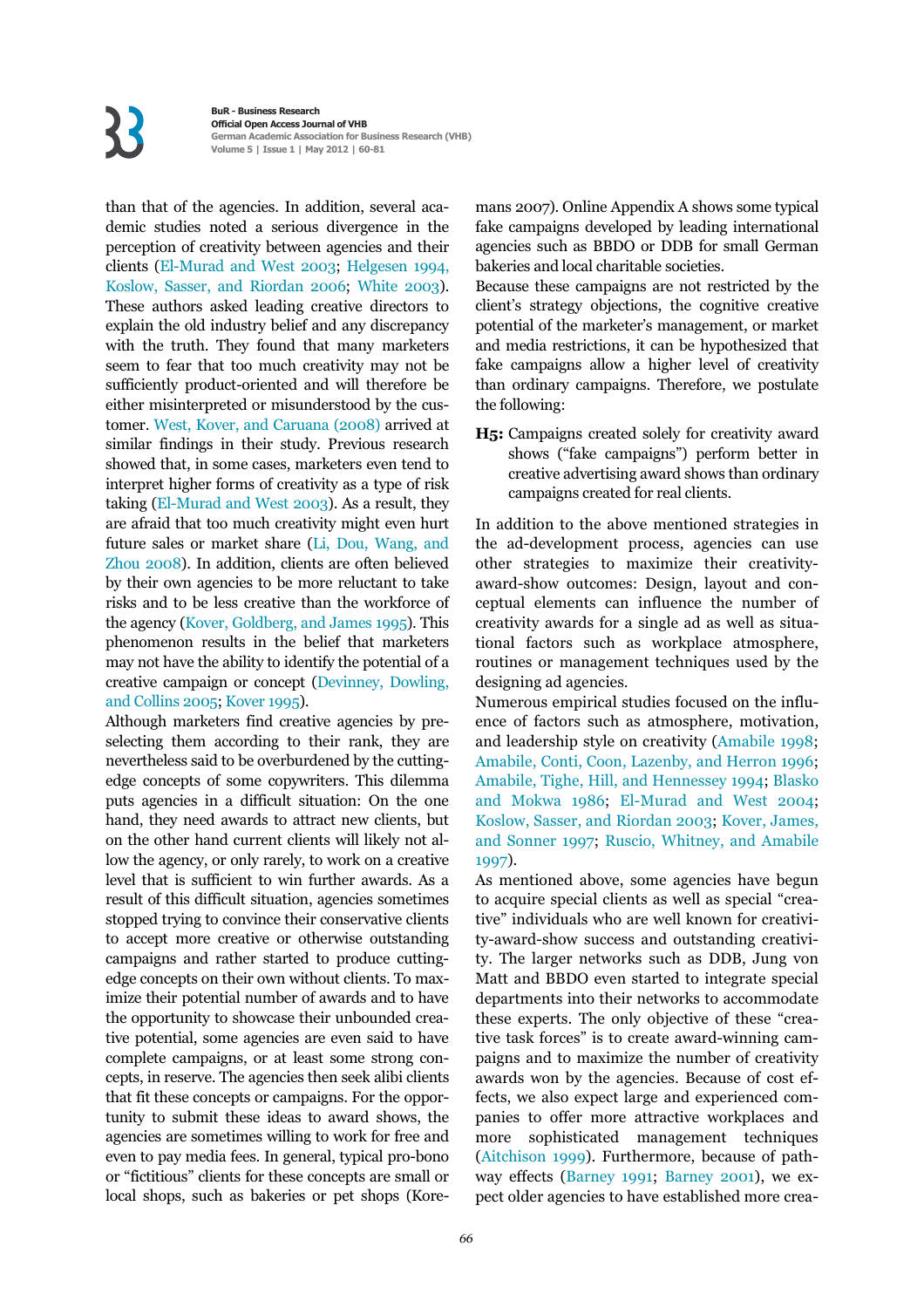tive routines than younger ones. Moreover, experienced industry managers with a strong reputation have suggested that a link between the age of an agency and its contacts with jury members in award shows might exist because these jury members are primarily recruited from experienced agencies or from associations such as the national Art Directors Club. Knowing jury members and their special preferences might also increase the overall performance of an advertisement in creativity award shows. Therefore, we integrate these ideas into the following three hypotheses:

**H6:** Campaigns created by larger (a) and more experienced (b) agencies that have more contact with associations (c) are more successful in winning creativity awards than campaigns from smaller (a) and less experienced (b) agencies that have less contact with associations (c).

In addition to the mentioned direct effects of the different variables on creativity-award-show performance, we consider several indirect effects of these different variables. Below, we incorporate these indirect effects into the structural equation model.

As mentioned, the so-called fake campaigns are created solely for creativity award shows. By doing so, agencies attempt to demonstrate their creative skills without being restrained by real clients' wishes, briefings, or strategies. Therefore, it could be assumed that these campaigns will be based on stronger creative approaches than other campaigns. If this assumption is true, it must also be assumed that all factors that define creativity in general will also have an indirect impact on these fake campaigns*.* Therefore, we incorporate indirect effects from the variables "novelty," "meaningfulness" and "connectedness" in a "fake campaign" in the model. This leads to the following hypotheses:

**H7:** Fake campaigns use more novel (a), more meaningful (b), and more connecting (c) approaches than other campaigns submitted to creativity award shows.

We also mentioned above that typical "*fake campaigns*" are aired only once in local media to fulfill the minimum submission criterion of creativity award shows. Given this and the fact that these special advertisements are based on a single concept, it must also be assumed that there is a negative indirect association between the variable "*multi-channel*  *approach*" and the variable "*fake campaign.*" This leads to our eighth hypothesis:

**H8:** Fake campaigns are less likely to be multichannel campaigns than other campaigns submitted to creativity award shows.

In addition, older agencies will have developed better routines to maximize their creativity-awardshow outcomes. One reason for this trend is that more experienced agencies might have more resources to perform this extra work. Another reason might be that more experienced agencies with more connections to the award-show industry and their respective associations will also know how to place good "*fake campaigns*" without being blamed for doing so. We account for this advantage of older agencies by including further indirect effects from the variables "*agency age,*" "*agency size*" and "*association members*" in the variable "*fake campaign.*" Additionally and as a consequence of pathway effects, we assume that older agencies will be larger and will have more contacts with creative associations. We account for these effects by incorporating indirect effects from the variable "*agency age*" in the variables "*agency size*" and "*association members.*" This leads to our ninth hypothesis:

**H9:** The use of fake campaigns is positively influenced by the age (a), size (b), and number of contacts with associations (c) of the agency.

In addition to fake campaign-related effects, we address agencies' capability to produce multichannel campaigns. Thus, we assume that agency size may also have a positive influence on the ability of an agency to work on multi-channel campaigns. This assumption may be justified primarily by the fact that small agencies tend to specialize themselves for individual channels such as online marketing or below-the-line marketing, whereas larger agencies and network agencies try to gather all the aspects of marketing under one roof. We incorporate this assumption by an indirect effect from the variable "agency size" on the variable "*multichannel approach.*" Thus, we derive our final hypothesis:

**H10:** The use of a multi-channel approach is positively influenced by the size of an agency.

On the basis of this conceptual framework (see Fig. 1), we test our hypotheses (see Tab. 1 for a summary) to address the question of which of these factors drive the overall creativity-award-show outcomes of an agency.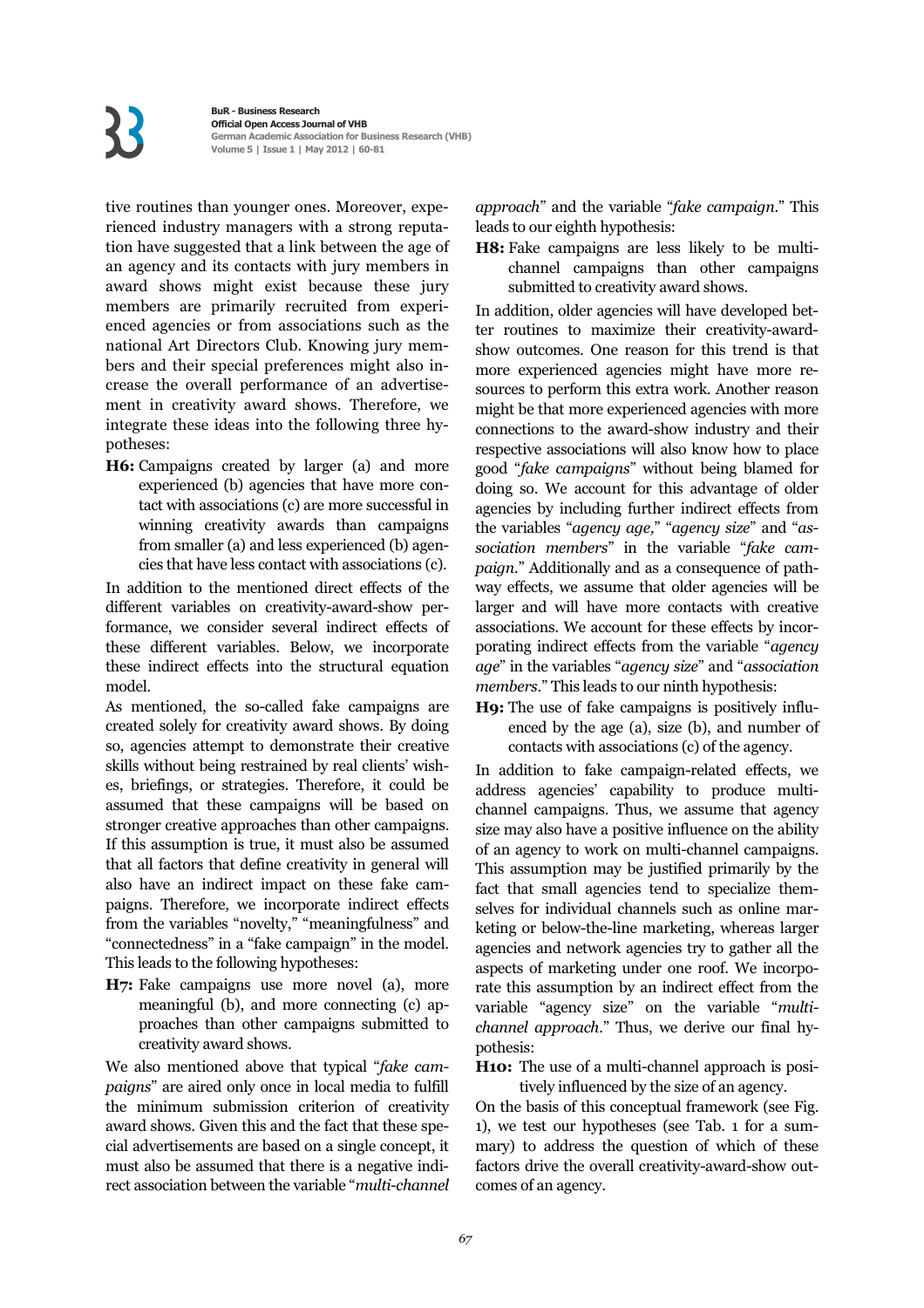

#### **Figure 1: Conceptual Model**



#### **4 Empirical Analysis**

To empirically test our conceptual model, we collected data from 108 German campaigns from a total of 40 creativity award shows in 2006. Data collection was mainly divided into two parts: factual data gained by intense investigation and the results of an expert questionnaire that evaluated several campaign features. In the following section, we describe in detail our data sample and followed by a description of our expert survey and measurement development. The section closes with specifications and explanations of our estimation process and a description of our empirical results.

#### **4.1 Sample**

All campaigns in the sample were at least shortlisted in one of the 40 considered award shows. The award shows were chosen based on their importance for the national German creativity ranking. The award-show sample considered only rankings acknowledged by the German Art Directors Club – the most important advertising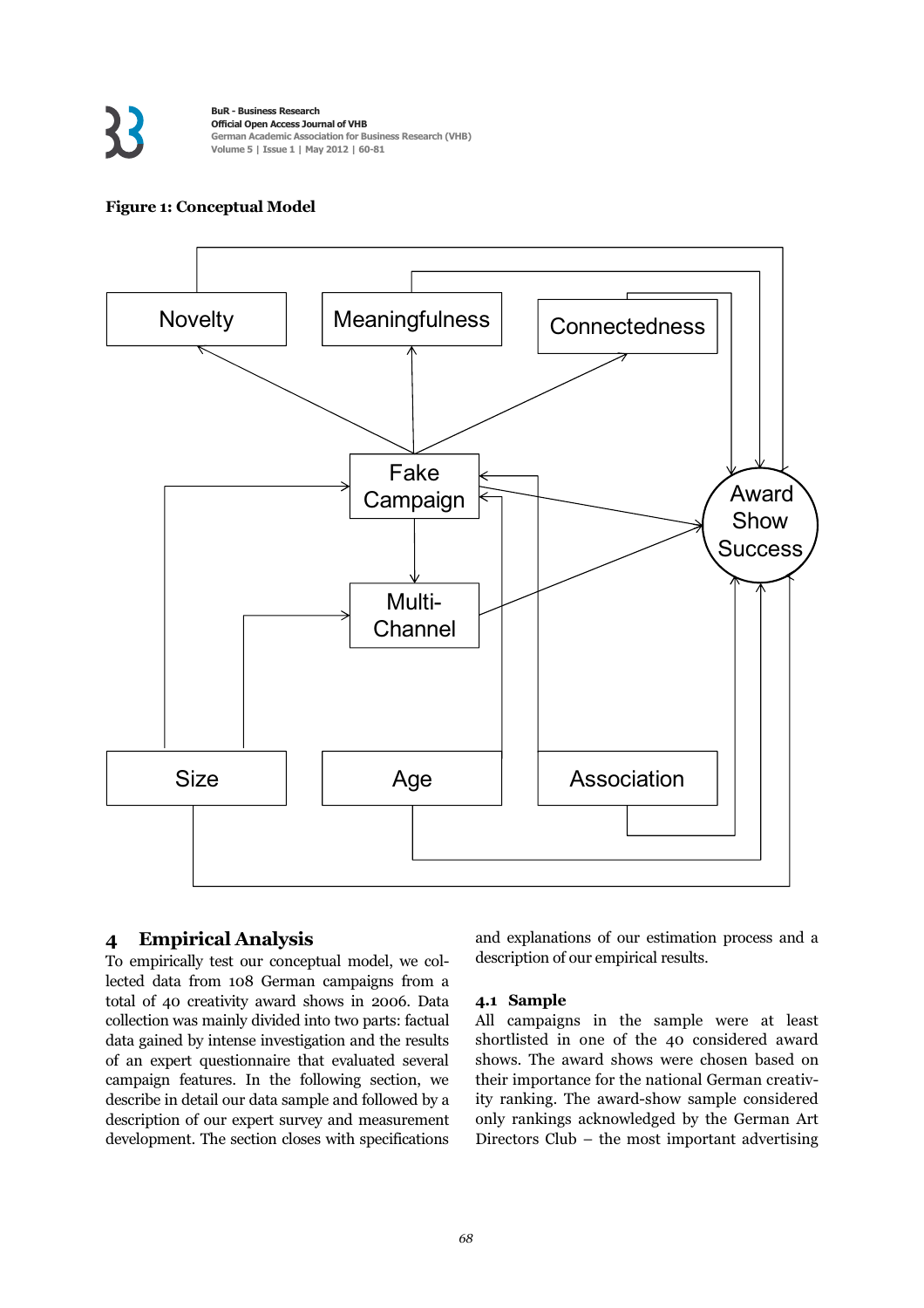#### **Table 1: Summary of the Hypotheses**

| $H_{\rm v}$    | <b>Hypothesis formulation</b>                                                                                                                                                                                                                                                             |
|----------------|-------------------------------------------------------------------------------------------------------------------------------------------------------------------------------------------------------------------------------------------------------------------------------------------|
| H <sub>1</sub> | Campaigns that use a more novel or innovative approach are more successful in creativity award shows than are campaigns<br>that do not use such an approach.                                                                                                                              |
| H <sub>2</sub> | Campaigns that use a more meaningful approach to the creative implementation of an idea are more successful in winning<br>creativity award than are campaigns that do not rely on such an approach.                                                                                       |
| H <sub>3</sub> | Campaigns that use a more connective approach by communicating a product benefit will perform better in creativity award<br>shows than will campaigns that do not rely on such an approach.                                                                                               |
| H4             | Advertisements designed for a multi-channel campaign are more successful at creativity award shows than are advertise-<br>ments designed for a single-channel campaign.                                                                                                                   |
| H <sub>5</sub> | Campaigns created solely for creativity award shows ("fake campaigns" or "gold ideas") perform better in creative advertis-<br>ing award shows than do ordinary campaigns created for real clients.                                                                                       |
| $H6_{ac}$      | Campaigns created by larger (a) and more experienced (b) agencies that have more contacts with associations (c) are more<br>successful in winning creativity award than are campaigns from smaller (a) and less experienced (b) agencies that have less<br>contact with associations (c). |
| $H7_{a-c}$     | Fake campaigns use more novel (a), more meaningful (b), and more connecting (c) approaches than other campaigns sub-<br>mitted to creativity award shows.                                                                                                                                 |
| H8             | Fake campaigns are less likely to be multi-channel campaigns than other campaigns that are submitted to creativity award<br>shows.                                                                                                                                                        |
| $Hg_{ac}$      | The use of fake campaigns is positively influenced by the age (a), size (b), and number of contacts with associations (c) of the<br>agency.                                                                                                                                               |
| H10            | The use of a multi-channel approach is positively influenced by the size of an agency.                                                                                                                                                                                                    |

association in Germany – as a base for the national agency ranking. This approach promises unique data with high internal validity because juries in all award shows are said to rely on identical criteria when judging submissions. These data were collected from online sources and with the help of the German Art Directors Club. All 108 campaigns in the sample can be watched and listened to in online Appendix B (Print/Ambient/ Internet/BtL) and online Appendix C (Video/Cinema/Radio). Both appendices also show the creative performance of the individual advertisements and a separate fake index indicating the number of experts who judged the advertisement as a fake campaign. The sample consists mainly of print and outdoor advertisements, followed by the categories TV/cinema and radio (see Figure 2). Campaigns were submitted by 27 German advertising agencies ranging in size from 25 to 1,400 employees (see Table 2).

#### **4.2 Expert Survey**

To gather data regarding some of the campaignspecific features (e.g., innovativeness, whether fake or not and use of USP), the authors developed a web questionnaire and presented it to experts from the advertising industry (for further details, see online Appendices D and E). To reduce possible bias, we used a panel of five experts, who rated each campaign in the sample. This approach has the advantage that the judgments do not rely on the potentially subjective ratings of any single expert. All experts are highly reputed in the advertising industry and were either leading creative directors or leading managers of advertising agencies. In addition, all experts were members of a festival or an award-show jury in the five years prior to our inquiry, thus ensuring that all experts had an insight into how juries select winners. None of these experts was or is on the jury of any of the award shows in the sample, which guarantees some degree of neutrality. The intercoder reliability (ICR) of the five different expert lies at .876, which can be considered as acceptable. We calculated the ICR according to the well-established approach of McGraw and Wong (1996) using the ICC procedure in SPSS. To ensure comparability with other studies we thereby only relied on the experts' evaluations and did not include their stated confidence. Including this measure would lead to an even higher ICR measure.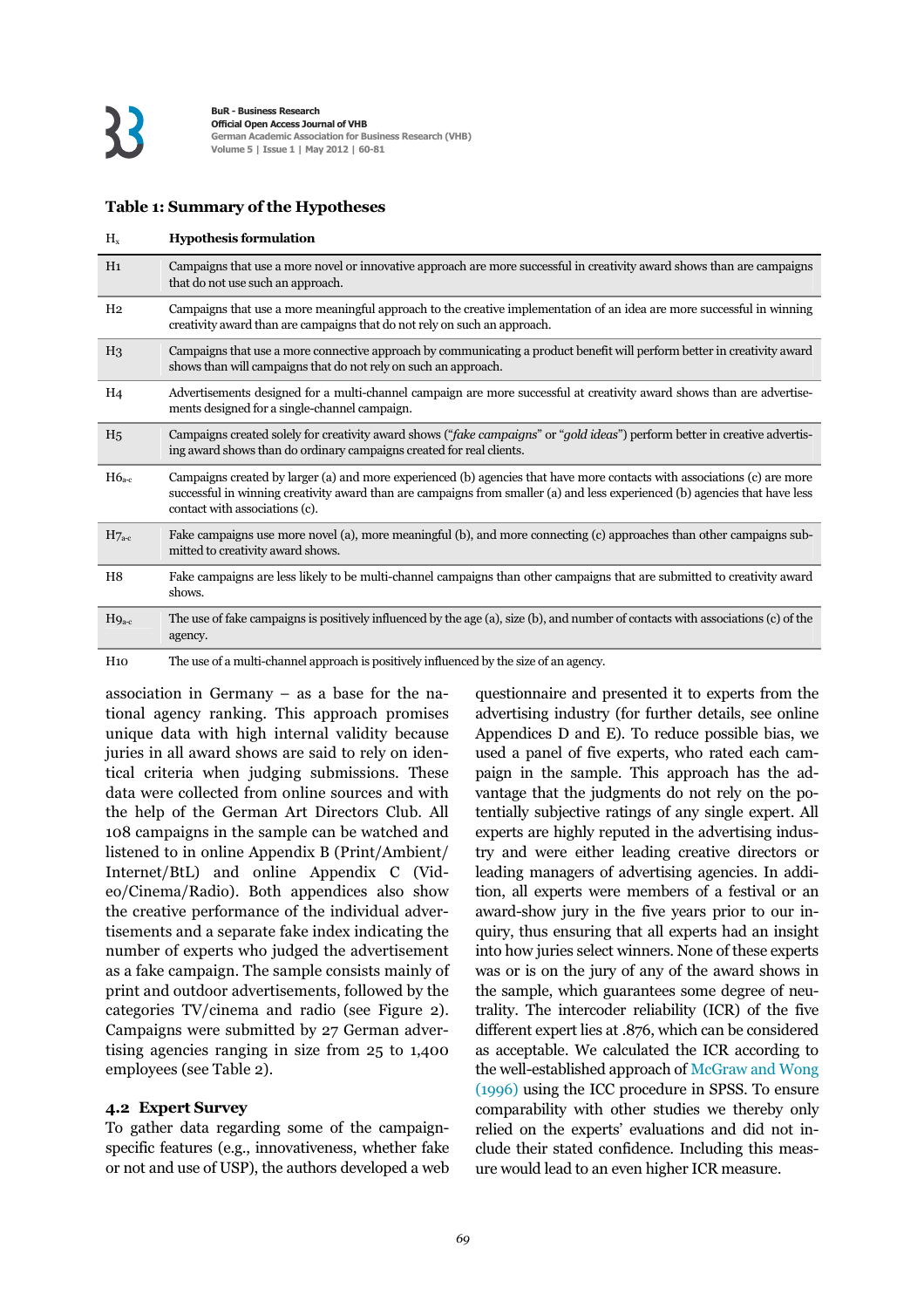#### **Table 2: Sample statistics**

| <b>Item</b>                | Percentage |  |  |
|----------------------------|------------|--|--|
| <b>Agency size</b>         |            |  |  |
| 1-49 employees             | 18.5%      |  |  |
| 50-99 employees            | 37.0%      |  |  |
| 100-499 employees          | 33.3%      |  |  |
| 500-999 employees          | 7.0%       |  |  |
| 1,000-1,600 employees      | $3.5\%$    |  |  |
| Agency type                |            |  |  |
| Owner-managed agency       | 59.3%      |  |  |
| Network-based agency       | 40.7%      |  |  |
| <b>Association members</b> |            |  |  |
| $\overline{O}$             | 25.9%      |  |  |
| $\mathbf{1}$               | 7.0%       |  |  |
| $\overline{2}$             | 11.1%      |  |  |
| 3                          | 11.1%      |  |  |
| $\overline{4}$             | 11.1%      |  |  |
| 5                          | 18.5%      |  |  |
| 6                          | 7.0%       |  |  |
| 7                          | 7.0%       |  |  |
| <b>Product type</b>        |            |  |  |
| Durable                    | 38.9%      |  |  |
| <b>FMCG</b>                | 26.8%      |  |  |
| Consumer good              | 34.3%      |  |  |
| Client type                |            |  |  |
| B2B                        | 11.1%      |  |  |
| B <sub>2</sub> C           | 75.0%      |  |  |
| Charitable                 | 13.9 %     |  |  |
|                            |            |  |  |

*Note: Nagencies = 27 and Ncampaigns=108* 

We aggregated these individual ratings by their "confidence-based weighted mean" (Van Bruggen, Lilien, and Kacker 2002). This measure accounts for the confidence that experts have in their specific ratings. The expert can thereby express his or her confidence in the judgments by choosing a level between one and five. The higher the confidence level, the higher the weight the respective expert receives in the subsequent score calculation. Van Bruggen, Lilien, and Kacker (2002) delivered empirical evidence that this technique leads to improved judgments and better aggregation.

#### **Figure 2: Distribution of Media Types Used for Campaigns**



The next section describes the operationalization of the variables according to the research hypotheses and the collection of the variable information. Because a large portion of the constructs from the hypotheses are not directly observable, we use latent variable operationalizations for them.

#### **4.3 Measure Development**

Following the standard procedures for scale development (Rossiter 2002), we based our scales on a review of academic literature, advertising textbooks and interviews with senior creatives (e.g., copywriters, art directors, and creative directors) from several leading German advertising agencies. Because we wanted to account for as many perspectives and methods of the executional and conceptual aspects of ad creation as possible, we were not able to rely completely on existing scales and, therefore, had to identify and use new items that would properly measure the intricacies of the ad-creation process.

We measure the performance of an ad quite straightforwardly as the overall "creativity-awardshow outcome" of the individual advertisement in all 40 award shows. The data were gathered by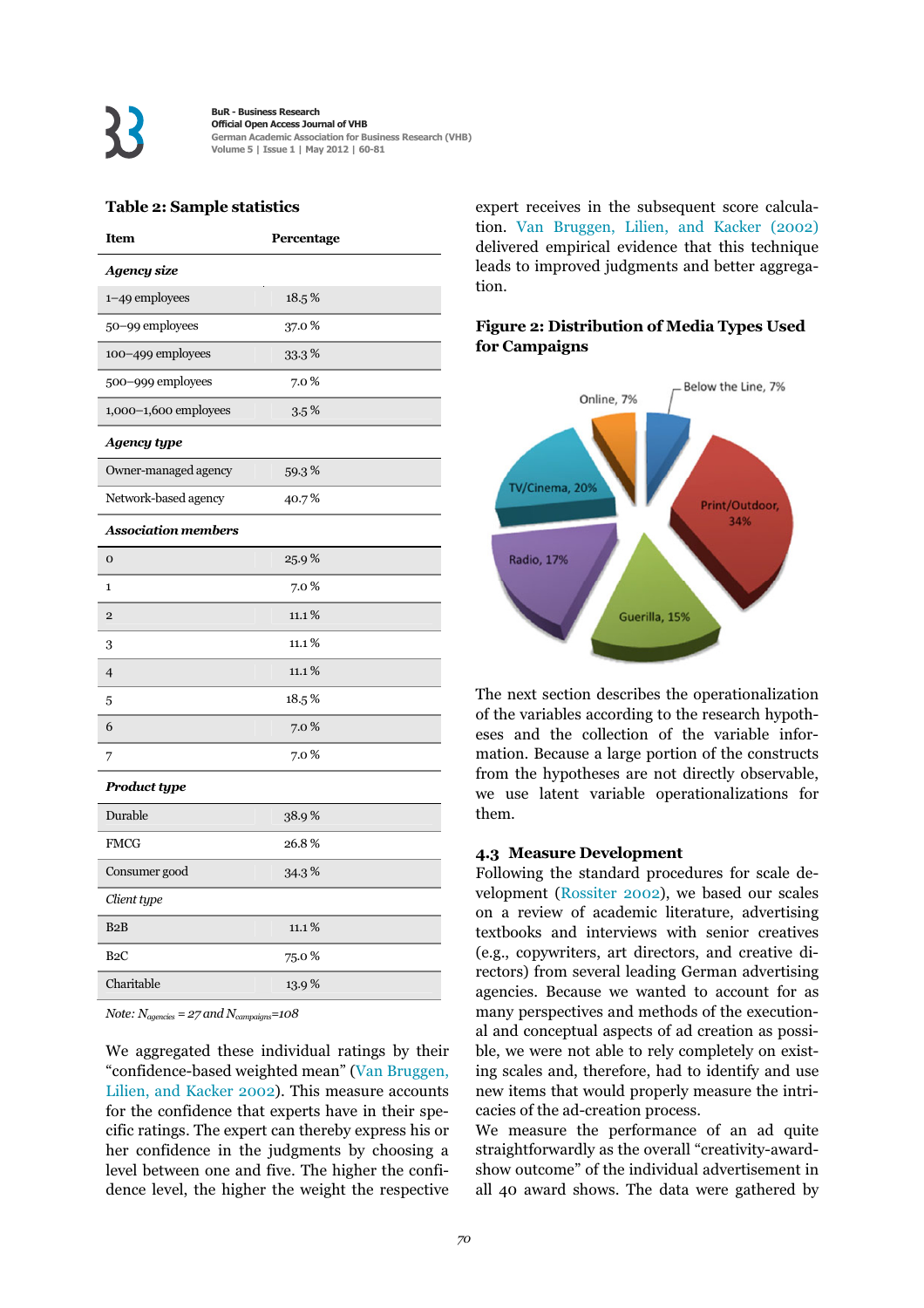$\mathbf{K}$ 

**BuR - Business Research Official Open Access Journal of VHB German Academic Association for Business Research (VHB) Volume 5 | Issue 1 | May 2012 | 60-81** 

intense offline and online searches in the individual award-show databases. The majority of award shows are based on a similar ranking system. Individual placements range from a "Grand Prix" (the highest possible rating) resulting in five points, to a shortlist nomination (the lowest possible rating) resulting in one point. Thus, we could simply summarize the individual outcome of a campaign in a creativity award show. Because some awards are very well known and have numerous applicants, we weighted the individual awards according to the official weights of the German Creativity Ranking supplied by the German Art Directors Club.

Data concerning the construct "novelty" of an ad campaign (hypothesis 1) were gathered through expert judgments. Because each expert had to rate all 108 campaigns, we tried to keep the questionnaire as short as possible. Previous research showed that creatives and especially advertisers have a skeptical view of research and science (Chong 2006; Kover 1996). Those studies state that creatives believe that research is not definable and that creativity is a more intuitive process that cannot be separated into different aspects or parts. Moreover, some creatives even believe that research constrains their own creativity. Thus, the authors tried to avoid any turning-away behavior or rejection by using wellknown and straightforward measures from the practice, which were easy for our experts to understand. Following some industry textbooks and previous research, all experts were asked to directly rate the degree of novelty of a campaign with respect to (1) media use, (2) graphic design and (3) content approach (Aitchison 1999; Sasser, Koslow, and Riordan 2007; Sullivan 2003). All items were measured on a five-point Likert scale.

To measure the second construct, "*meaningfulness*" (hypothesis 2), we also used three different items based on expert judgments. As shown earlier, "*meaningfulness*" stands in close relationship to the *relevance* of the advertisement's message to consumers. To measure this relevance, we relied on three different items derived from the well-known Resource-Based View (RBV) and the concept of the Unique Selling Proposition (USP). According to Barney (1991), each of the following criteria has to be fulfilled to create a relevant and unique resource. First, the message of the campaign has to focus on an aspect of a product that is (1) unique in supply. In addition, this aspect has to be (2) non-imitable and (3) non-substitutable. All five experts were asked to separately rate each advertisement based on these three criteria. Expert judgments were based on a five-point Likert scale from 1 (no agreement) to 5 (high agreement).

As shown during the development of the hypothesis, an advertisement should build a lasting connection between the viewer and the advertised product or brand. To ensure such a connection, the message conveyed has to evoke a rational or emotional resonance in the viewer. Previous research showed that such a resonance can be evoked by presenting the viewer with a lasting and relevant product or brand *benefit* that *connects* the viewer with the advertisement (Im and Workman 2004) and leads to an enduring memory of the ad or the advertised product. Following the need for easy-to-understand items and a short questionnaire, we operationalize our construct "connectedness" – in accordance with the findings of Bergkvist and Rossiter (2007) – with a single item that measures the connecting benefit. We asked our experts straightforwardly if a campaign communicates some sort of *connecting benefit* for the advertised product. Experts could rate the individual appearance of a communicated connecting benefit on a five-point Likert scale from 1 (no agreement) to 5 (high agreement).

The information for hypothesis 4 regarding whether a campaign's main idea followed a *multi-channel approach* was measured by a dummy variable that took the value of 0 when the concept was created for one channel alone and that took the value of 1 when the idea was integrated into more than one channel. Again, single-item measurement is in accordance with the findings of Bergkvist and Rossiter (2007). Data were gathered from a search of special ad databases and the web presences of the agencies.

The independent variable "fake campaign" measures whether a campaign was created exclusively for creativity award shows ("*fake campaign*") (hypothesis 5), as determined by subjective judgment (yes/no) from our five experts.

Finally, the influence of the agency-related variables (hypotheses 6a, 6b, and 6c) is measured in accordance with Bergkvist and Rossiter (2007) by an individual item for the variables "age of the company in years," the "number of employees" to control for the size, and the "number of Art Directors Club members in the organization" for the variable "creative association." The Art Directors Club is a German association of successful professionals from the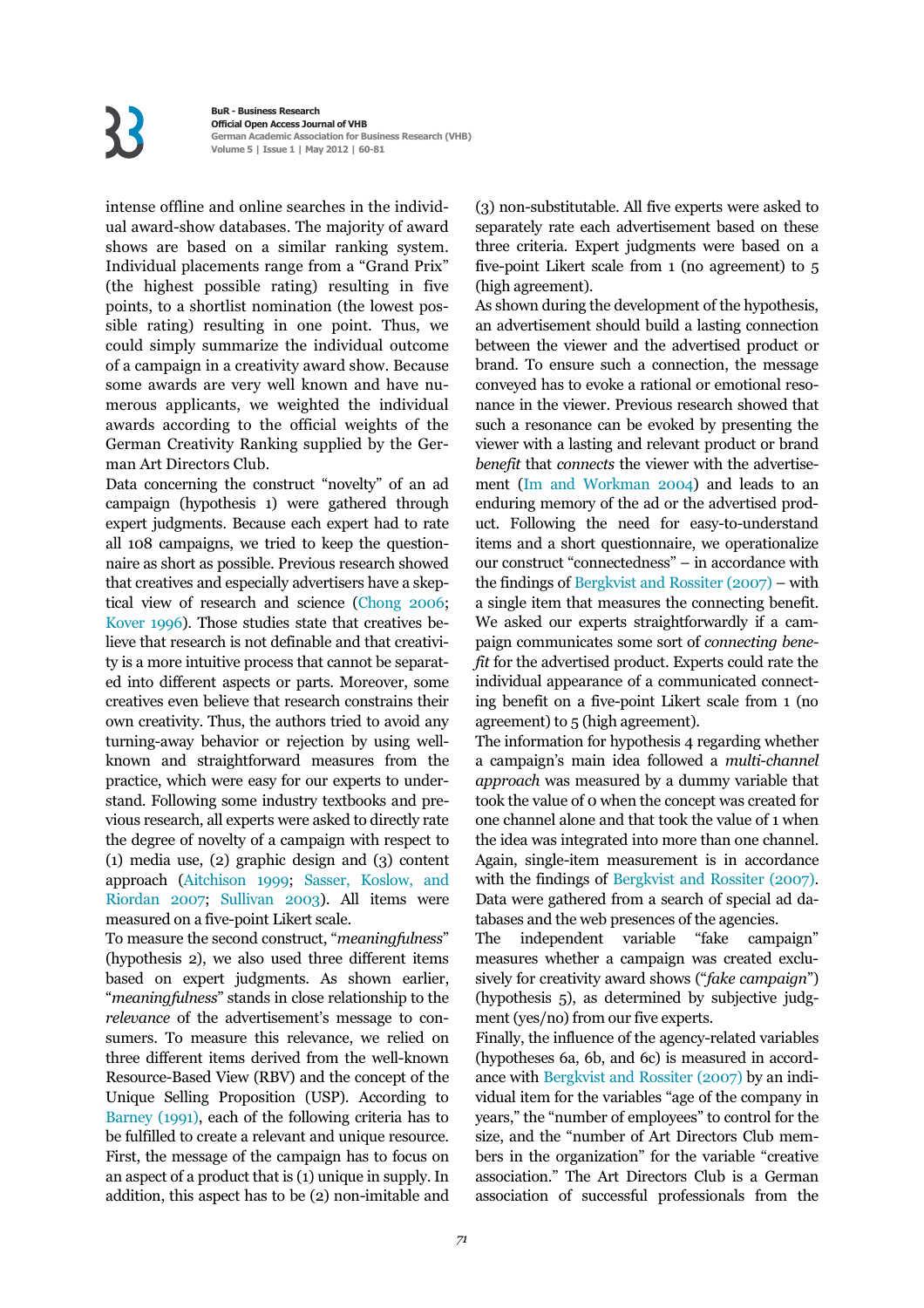#### **Table 3: Variable Measurement and Data Collection**

| <b>Variable</b>                    | Operationalization                                                                                                                                                                                                                                                                                                                                                                        | Data collection                                                                  | $H_{x}$                          |
|------------------------------------|-------------------------------------------------------------------------------------------------------------------------------------------------------------------------------------------------------------------------------------------------------------------------------------------------------------------------------------------------------------------------------------------|----------------------------------------------------------------------------------|----------------------------------|
| Novelty                            | Three items:<br>Personal rating regarding novelty of media use (five-<br>$\bullet$<br>point scale)<br>Personal rating regarding innovativeness of graph-<br>$\bullet$<br>ical content (five-point scale)<br>Personal rating regarding the novelty of the content<br>$\bullet$<br>approach (five-point scale)                                                                              | Expert judgment                                                                  | H <sub>1</sub><br>H <sub>7</sub> |
| Meaningfulness                     | Three items:<br>Personal rating regarding the uniqueness of the<br>communicated key product aspect (five-point Likert)<br>scale)<br>Personal rating regarding the imitability of the<br>٠<br>communicated key product aspect (five-point Likert)<br>scale)<br>Personal rating regarding the substitutability of the<br>٠<br>communicated key product aspect (five-point Likert)<br>scale) | Expert judgment                                                                  | H <sub>2</sub><br>H <sub>7</sub> |
| Connectedness                      | Personal rating regarding the utility generated by the<br>communicated key benefit (five-point Likert scale)                                                                                                                                                                                                                                                                              | Expert judgment                                                                  | $H_3$<br>H <sub>7</sub>          |
| Multi-Channel<br>Campaigns         | Dummy variable indicating whether the campaign's main<br>idea is used in multiple channels $(1/O)$                                                                                                                                                                                                                                                                                        | Web search in online databases and in<br>the web presence of the creating agency | $H_4$<br>H <sub>o</sub>          |
| Fake Campaign                      | Expert judgment regarding whether the campaign is fake<br>(1/0).                                                                                                                                                                                                                                                                                                                          | Expert judgment                                                                  | H <sub>5</sub><br>H <sub>o</sub> |
| Age                                | Single item: Age of the agency (years)                                                                                                                                                                                                                                                                                                                                                    | Web search in online databases and in<br>the web presence of the creating agency | $H_{6a}$<br>H <sub>o</sub>       |
| <b>Size</b>                        | Single item: Number of employees                                                                                                                                                                                                                                                                                                                                                          | Web search in online databases and in<br>the web presence of the creating agency | $H_{6h}$<br>H <sub>o</sub>       |
| <b>Association Mem-</b><br>bership | Single item: Number of ADC members                                                                                                                                                                                                                                                                                                                                                        | Web search in online databases and in<br>the web presence of the creating agency | $H_{6c}$<br>H <sub>o</sub>       |

media industry. Thus, membership is a good indicator of (past) creative achievements of that person and the network this person may be connected with in the industry. These variables were collected using online sources such as company websites or other industry or association websites; the individual variables and their operationalizations are summarized in Table 3.

#### **4.4 Specification and Estimation**

Given the latent nature of most of the variables, the use of reflective and formative constructs and the causal structure of our research hypotheses, we use the partial least squares (PLS) approach for estimating the data (Chin 1998; Chin and Todd 1995). This approach is advocated for path models with latent variables that are observed by multiple indicators (Fornell and Bookstein 1982; Fornell and Cha 1994). In addition, PLS allows for moderate sample sizes in contrast with the classic OLS estimation (Fornell and Cha 1994). Thus, the PLS approach seems well suited for this study. The structural model derived from the hypotheses is shown in Figure 1. We estimated our model using the software application SmartPLS (Ringle, Wende, and Will 2005). The results are displayed in Table 5.

#### **4.5 Results**

Our model explains nearly 24% of the variance for creativity-award-show success, which can be considered to be substantive. Furthermore, our model delivers a corrected  $R^2$  of .146 for multi-channel campaigns, which we also consider to be satisfactory. According to Chin (1998), this is a reasonable fit for a PLS model. Additionally, we validated the estimation by testing the predictive validity with an estimation sample of 80 cases (approximately 75% of the sample) and a holdout sample of 28 cases (approximately 25% of the sample). Thereby, we followed Chin and Todd (1995), who proposed that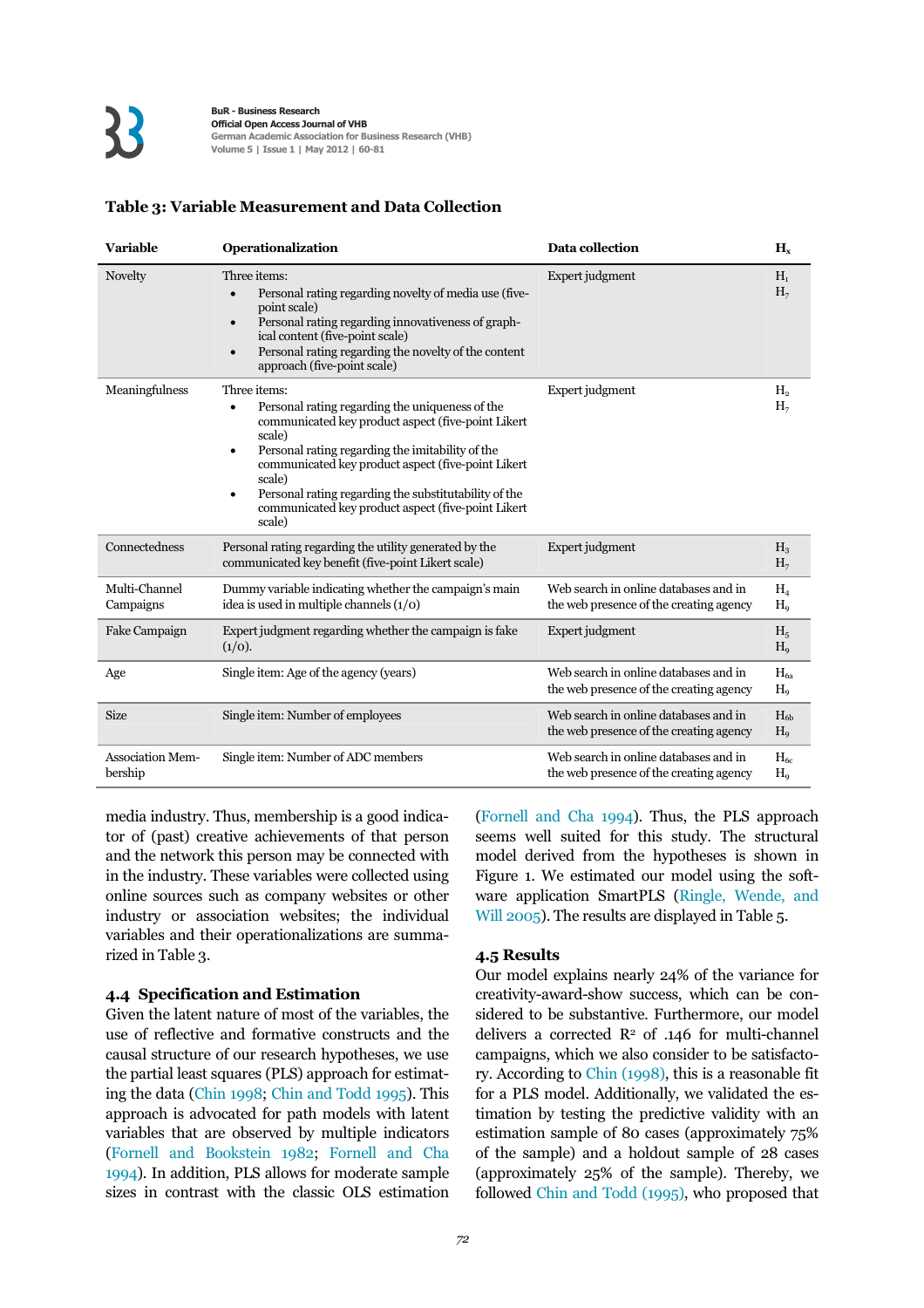an average correlation between predicted and real values in the holdout sample higher than .3 and .5, respectively, can be considered to be satisfactory. Following Haitovsky (1969), we predicted a holdout sample with all parameters that had a t-value of at least one. With a correlation value of  $r = .513$ , the prediction satisfies all quality criteria and can be considered good.

To ensure that the measures used for the two reflective constructs are reliable, we calculated their composite reliabilities, Cronbach's alpha and the average variance extracted (AVE). Table 4 provides an overview of all three measures for both constructs. We find all measures to be highly satisfactory. The individual composite reliability values are all higher than 0.8, which complies with the suggestions made by Churchill (1979). In accordance with the guidelines provided by Nunnally and Bernstein (1994), both Cronbach's alpha values remain higher or near 0.7. At .584 (meaningfulness) and .674 (novelty), the AVE values for both reflective constructs are significantly higher than 0.5 and therefore fulfill the quality criteria mentioned by Fornell and Larcker (1981).

#### **Table 4: Quality Criteria of the Reflective Constructs**

|                            | <b>AVE</b> | Composite<br><b>Reliability</b> | Cronbach's<br>Alpha |
|----------------------------|------------|---------------------------------|---------------------|
| <b>Meaning-</b><br>fulness | 0.584      | 0.805                           | 0.700               |
| <b>Novelty</b>             | 0.674      | 0.861                           | 0.756               |

Our results are mixed, and to some extent, we face surprising and counterintuitive observations. All estimation results are reported in Table 5.

The assumed positive influence of "novelty" (pc: .239;  $t = 1.961$  on creativity-award-show success as postulated in hypothesis 1 is confirmed. Although novelty seems to be a key driver for winning creativity awards, one has to be aware that path coefficients for "meaningfulness" (pc: -.023;  $t = .230$ ) and "connectedness" (pc: .054;  $t = .578$ ) remain insignificant. These findings are counterintuitive to our initial assumptions and surprising, as connectedness and meaningfulness are believed to be basic key components of the understanding of creativity. Our results show that award-show success is explained by presenting something that is simply novel rather than novel, meaningful and connecting. Thus, award-show creativity has to be considered as different from the general academic understanding of creativity that postulates the holistic combination of all three characteristics. Therefore, hypotheses 2 and 3 must be rejected.

In contrast to the classic definition of creativity, our results suggest that a campaign that aims only at winning creativity awards has to find novel ways of communication or layout techniques, whereas relying on a relevant or meaningful and connecting message does not seem to be necessary. Although our finding – that working creatively does not automatically lead to winning creativity awards – contradicts conventional wisdom from the advertising industry, it supports the criticism of many marketers that creativity award shows have nothing in common with real, creative, persuading and effective advertising.

Hypothesis 4 postulates a positive effect from multichannel campaigns on creativity-award-show success. With a path coefficient (pc) of .259 and a tvalue of 2.484, the hypothesis is confirmed.

Hypothesis 5 states that campaigns created solely for creativity award shows win more creativity awards on average because their creative approach is not restricted by the client. Contrary to our assumption, the data identify a negative (pc: -.211) and significant ( $t = 2.775$ ) direct effect of the construct "fake campaign" on creativity-award-show success. This finding is quite surprising because the vast majority of creatives, practitioners and critics of creativity award shows have frequently and vigorously asserted the opposite. We assume that this effect is explained primarily by the effect that juries easily identify these "fake campaigns" because of their extensive industry experience. In addition, it can be assumed that the same juries try to protect their shows from external criticism by punishing these obvious fakes. Although this negative direct effect implies that faking dos not seem to pay off, one has to be aware that a fake campaign may pose a better opportunity to show new and more creative approaches in terms of novelty, meaningfulness and connectedness. To account for this phenomenon, the authors calculate the particular net effect for the construct fake campaign by applying formula (1) to the data set.

(1) *NFake = FaNov\*novelty + FaMea\*meaningfulness + FaConn\*connectedness + Fake*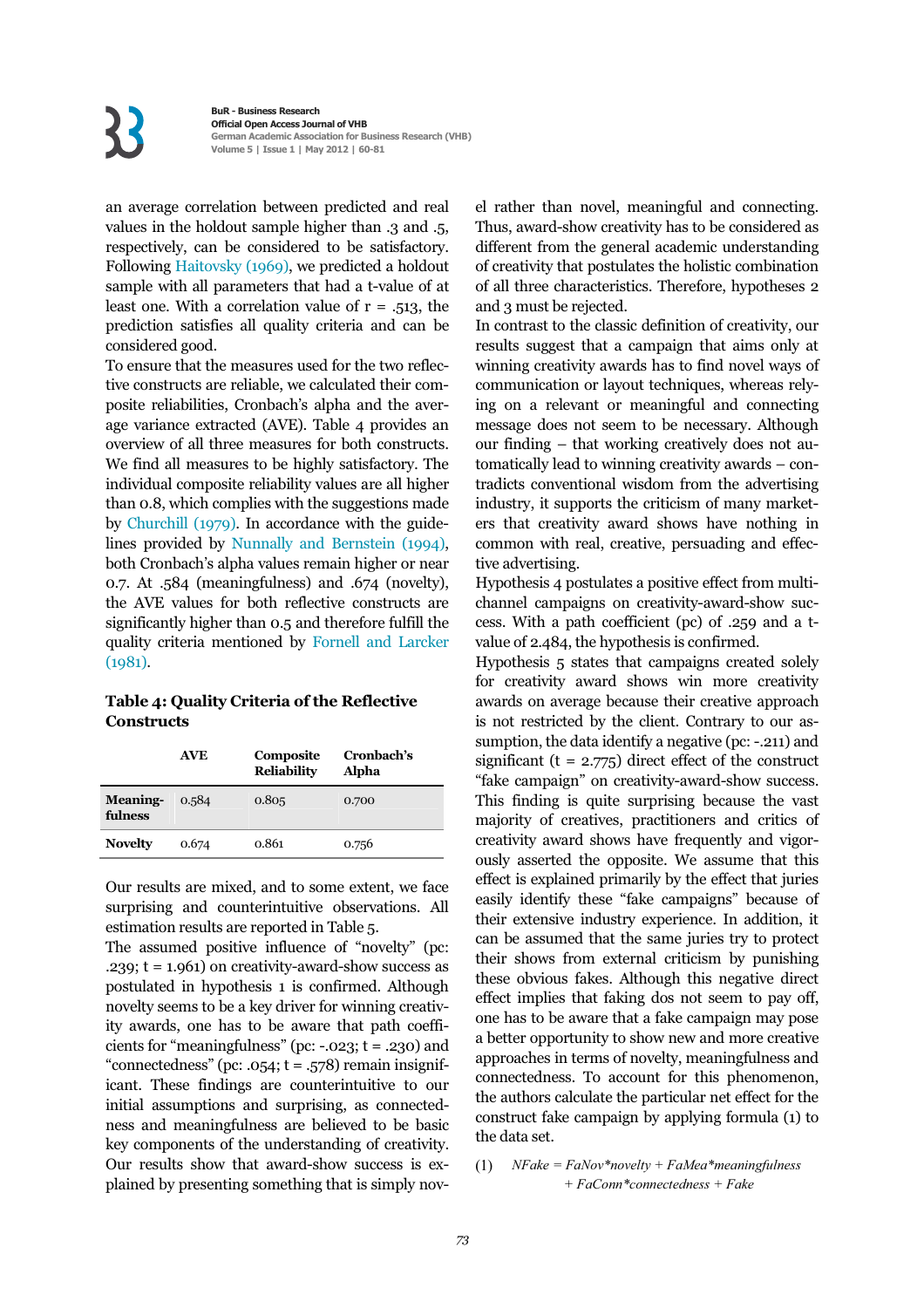#### **Table 5: Estimation Results**

| <b>Standard Error</b> | <b>Path Coefficient</b> | <b>T</b> Statistics |                        |
|-----------------------|-------------------------|---------------------|------------------------|
| .090                  | .002                    | .024                | $\mathbf{n}\mathbf{s}$ |
| .090                  | .128                    | 1.382               | $\operatorname{ns}$    |
| .068                  | $-280$                  | 4.106               | ***                    |
| .076                  | $-.128$                 | 1.508               | $\operatorname{ns}$    |
| .107                  | .125                    | 1.089               | ns                     |
| .103                  | $-.056$                 | .523                | ns                     |
| .097                  | .170                    | 1.740               | $\ast$                 |
| .076                  | $-.211$                 | 2.775               | ***                    |
| .099                  | .259                    | 2.484               | $***$                  |
| .078                  | $-289$                  | 3.868               | ***                    |
| .095                  | $-0.023$                | .230                | ns                     |
| .108                  | .231                    | 1.973               | ∗                      |
| .112                  | .239                    | 1.961               | $\ast$                 |
| .137                  | .193                    | 1.493               | ns                     |
| .088                  | .054                    | 0.578               | $\operatorname{ns}$    |
| .087                  | $-134$                  | 1.417               | ns                     |
|                       |                         |                     |                        |

*ns not significant;* \*\* = significant at least at the .95 level; \*\*\* = significant at least at the .99 level

In the equation, NFake is the net effect in terms of extra creativity for a fake campaign. FaNov, FaMea and FaConn are the mean differences in novelty, meaningfulness and connectedness, respectively, between a fake campaign and an ordinary campaign that is submitted to a creativity award show. Fake, novelty, meaningfulness and connectedness represent the direct effects of the particular constructs on creativity-award-show success. It should be kept in mind that most fake campaigns are produced for small alibi clients such as bakeries, pet shops or social initiatives. In exchange for free work, these clients also give their agencies a free hand in terms of the creative execution of their ads. Thus, any additional degree of novelty in the case of a fake campaign can be explained primarily by the absence of business restrictions, prejudices or risk aversion regarding creative ideas on the part of the alibi client. One also has to remember that the direct effect of faking proved to be negative. Therefore, if faking is effective in terms of winning creativity awards, the extra amount of possible creativity (viz. in novelty,

meaningfulness and connectedness) will have to outperform the direct negative effect. To obtain the individual mean differences (in this case, equal to the particular unstandardized regression coefficients), we executed three different OLS regressions using the individual latent variable scores of the three latent constructs as dependent variables and the latent variable scores of the latent construct "fake campaign" as an independent variable. The obtained mean differences are reported in Table 6. To calculate the direct effects from the four latent variables, we followed Reinartz, Krafft, and Hoyer (2004) and used the latent variable scores of the four constructs "fake campaign", "connectedness", "meaningfulness" and "novelty" as independent variables in an OLS regression and the latent variable scores of the construct "creativity-award-show success" as a dependent variable. Table 6 presents an overview of the individual results for all of the variables and the result of the net effect. Because NFake is negative, hypothesis 5 finally has to be rejected. Neither the direct effect of a fake campaign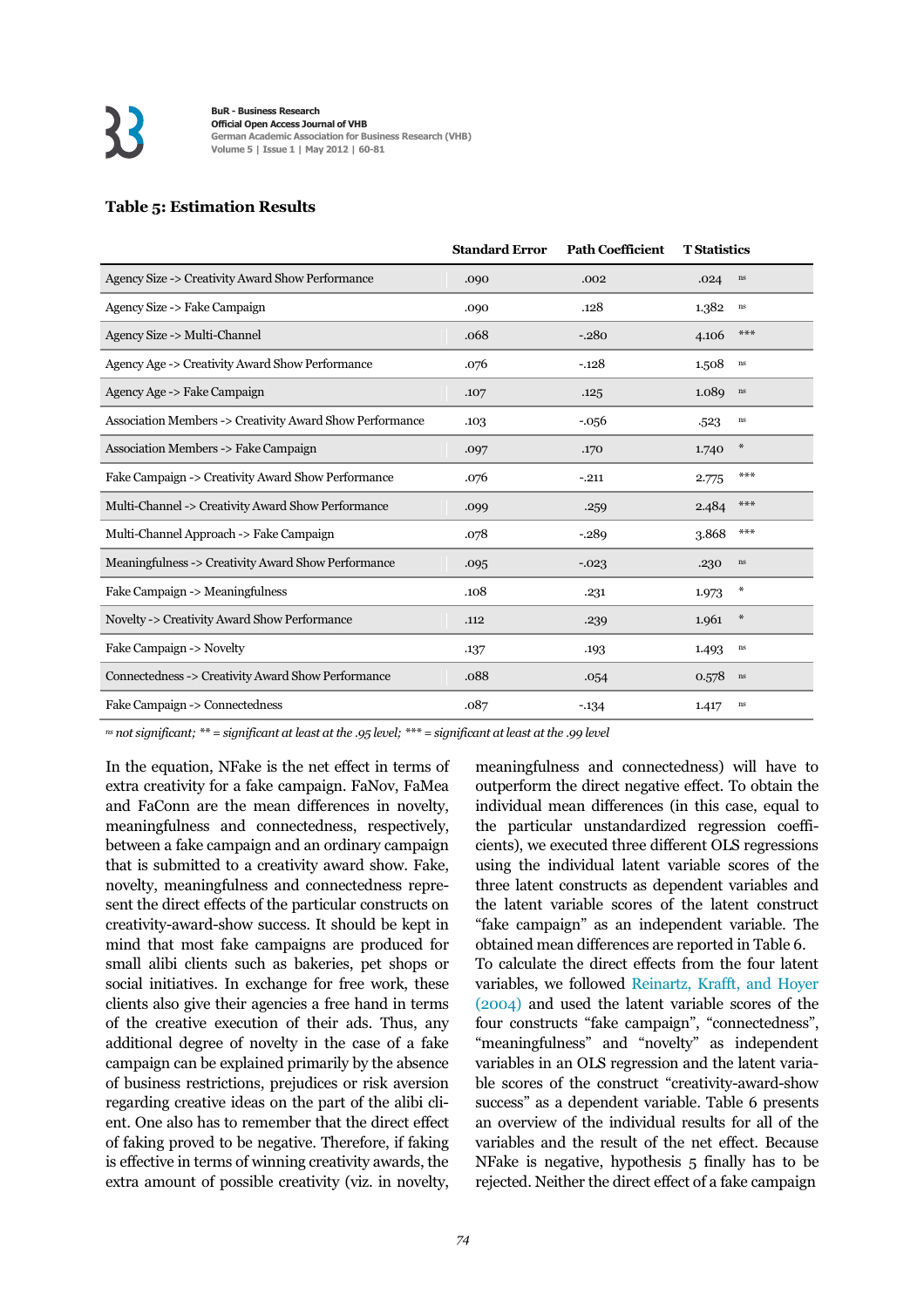| <b>Constructs</b>    | <b>Mean Difference</b> Direct Effect |           |        | Gains per Fake Campaign (mean differences * direct effects) |
|----------------------|--------------------------------------|-----------|--------|-------------------------------------------------------------|
| Novelty              | .210                                 | 20.609    | 4.328  |                                                             |
| Meaningfulness       | .190                                 | $-3.971$  | $-755$ |                                                             |
| Connectedness        | $-172$                               | 4.202     | $-723$ |                                                             |
| Net effect           |                                      |           |        |                                                             |
| <b>Fake Campaign</b> |                                      | $-27.350$ | 2.850  | $-24.500$                                                   |

#### **Table 6: Net effect calculation of fake campaign**

nor the extra amount of novelty, meaningfulness or connectedness helps these types of campaign to win creativity awards.

Hypotheses 6a through 6c postulate various relationships between agency-related factors and winning creativity awards. In all three cases, the path coefficients remain insignificant, with agency age taking a t-value of 1.508 (pc: -.128), agency size taking a t-value of .024 (pc: .002) and association membership taking a t-value of .523 and a path coefficient of -.056. Hence, hypothesis 6 has to be rejected. This finding is also surprising because it contradicts some old industry myths that claim that having good networking skills and experience in various associations is the primary reason for winning creativity awards. Although this finding contradicts our assumptions, it offers an important and valuable insight into the advertising world and refutes an old controversial notion.

Hypothesis 7 consists of three different assumptions and postulates that fake campaigns may use more novel, more meaningful and more connecting approaches. Our empirical findings are mixed. Although the effects for novelty (pc: .193;  $t =$ 1.493) and connectedness (pc: -.134; t = 1.417) remain insignificant, our data reveal a positive and significant influence on fake campaigns of meaningfulness (pc: .231;  $t = 1.973$ ). Thus, it seems that fake campaigns are better able to communicate relevant product attributes than their "real" counterparts.

Furthermore, as we had assumed, our results reveal a negative (pc: -.289) and significant (t= 3.868) connection between fake campaigns and multi-channel campaigns. This result clearly gives empirical proof to the industry's definition of fake campaigns as typically singular products for small clients that are aired only once in inexpensive media channels that lack a large audience simply to fulfill the submission criteria of the various creativity award shows. Thus, hypothesis 8 can be fully supported.

Hypothesis 9 consists of three different assumptions about fake campaigns. In the case of two of the assumptions, our results do not validate our hypothesis. Thus, the path coefficients for the impact from agency size (pc: .128;  $t= 1.382$ ) and agency age (pc: .125;  $t = 1.089$ ) on fake campaign remain insignificant. However, our model finds proof for a significant relationship between association membership and fake campaigns (pc: .170;  $t= 1.740$ ). Thus, our results deliver an indication that agencies with better connections with associations and therefore also with award-show juries more often attempt to maximize their creativity-award-show outcomes with faked campaigns. Again, this finding gives proof to some enduring industry myths and justifies complaints of the numerous critics of the existing awardshow business. Finally, Figure 3 presents an overview of the particular effects.

#### **5 Discussion**

Although some of our results are surprising, our data deliver important answers to the various research questions raised at the beginning of this paper: First, our results suggest that one does not have to rely on an idea that simultaneously combines novelty, meaningfulness and connectedness to win creativity awards. In fact, winning these awards is more likely to reflect an agency's ability to produce novel approaches in terms of layout generation, conceptualization and media usage. Whereas novelty appears to be a key driver for creativity-awardshow success, meaningfulness and connectedness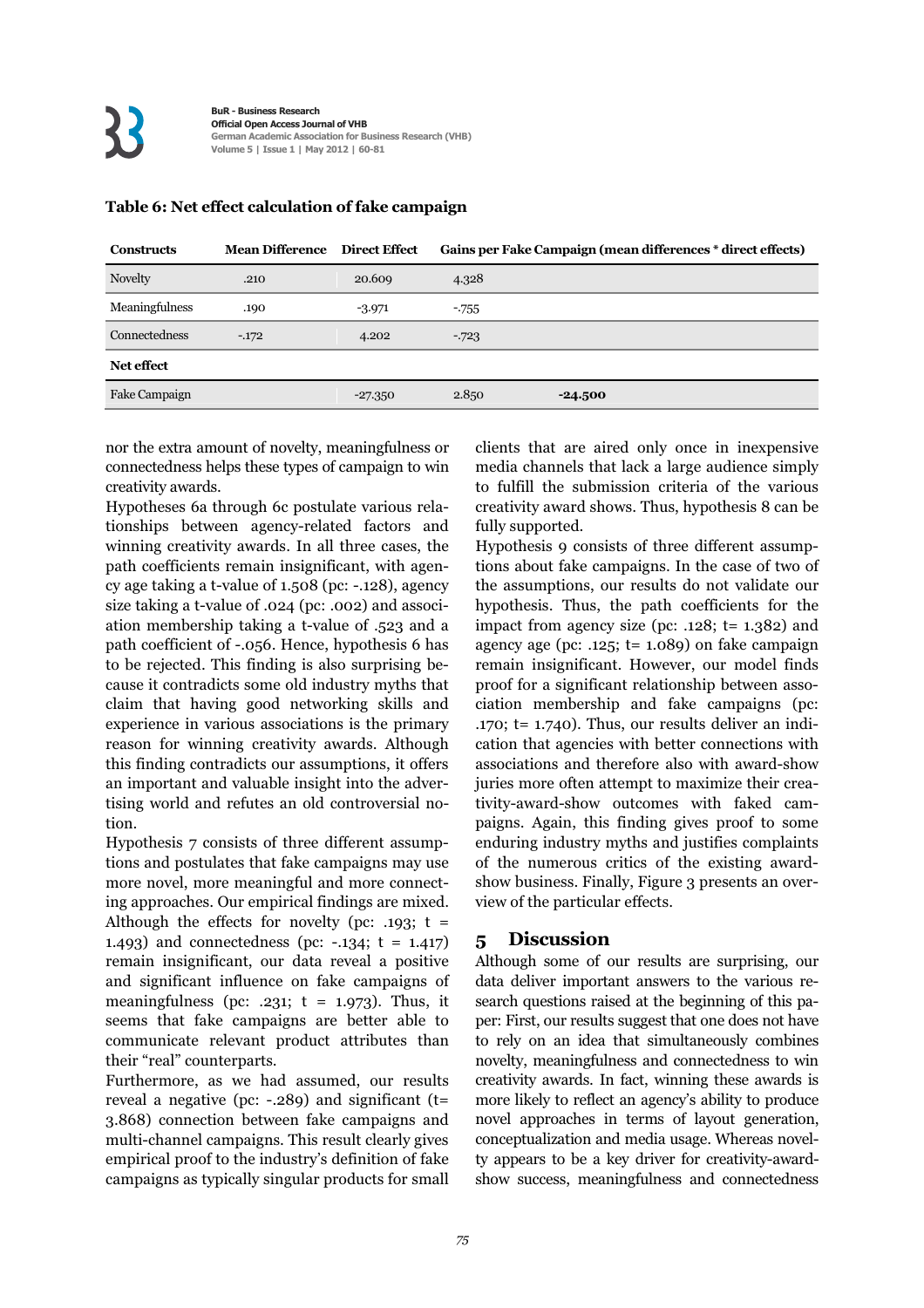

play only a tangential role. This finding is quite appealing because most advertising practitioners – in line with academia –would claim that the most important elements of a successful campaign are a good idea, excellent art direction and a rich dash of creativity. Furthermore, our results acknowledge some old myths and criticisms by many marketers. Because meaningfulness and connectedness do not seem to be relevant to creativity-award-show success, winning these awards does not necessarily imply that an agency is able to create convincing campaigns, which rely on the well-investigated key benefits of products. Creativity award shows, however, seem to focus more on artistic elements than on hard but important strategy issues such as the relevance of the information or the highlighting of a clear product benefit. Therefore, marketers who pre-select agencies based on their creativity-awardshow success or any creativity ranking data should keep this in mind.



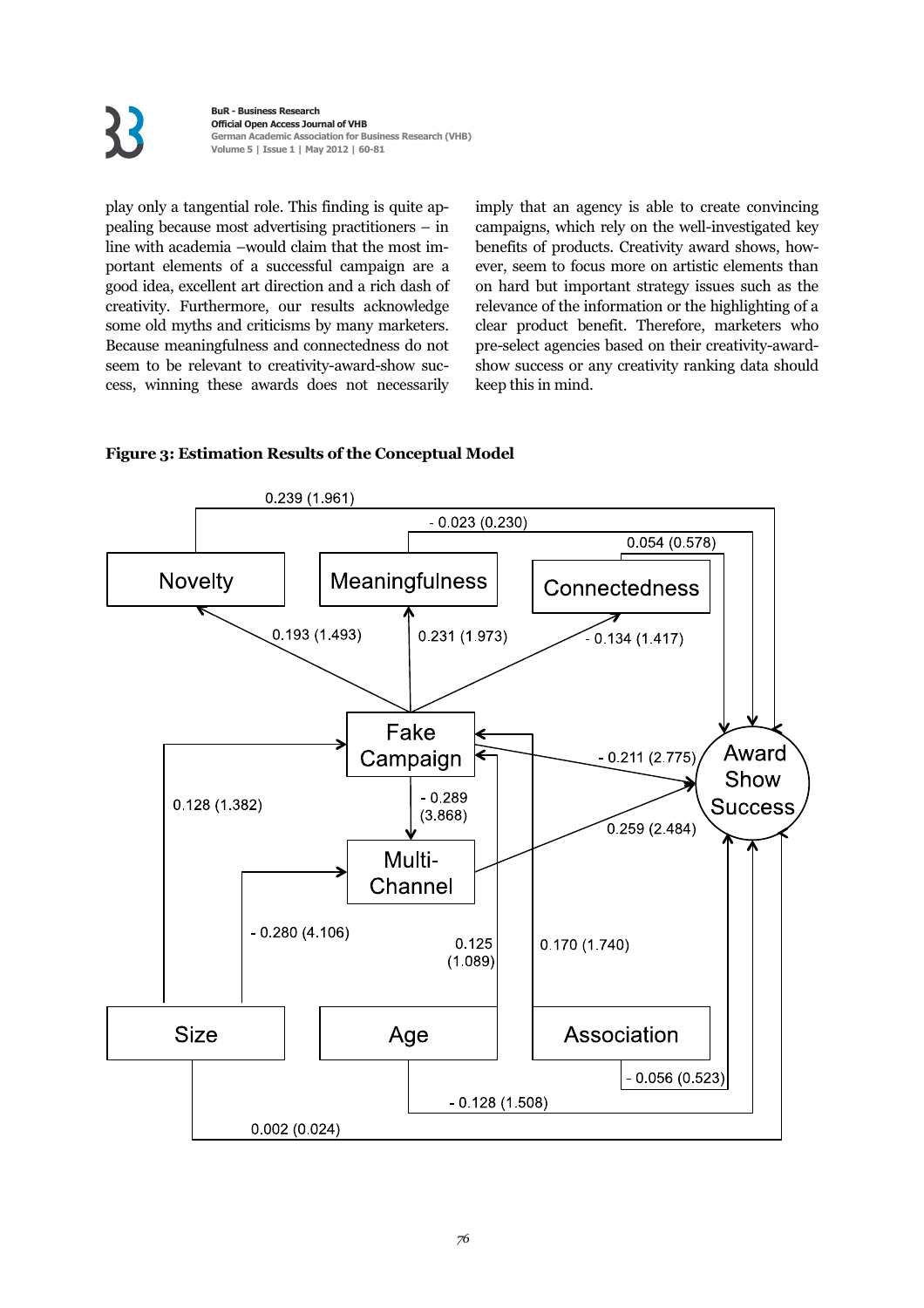In addition to these market-oriented insights, our results suggest some interesting topics for future research into advertising creativity. Until now, empirical studies have simply operationalized advertising creativity by the fact that these campaigns have won some type of creativity award in various international award shows. Our results suggest that this definition may not be sufficient. Researchers should keep in mind that winning creativity awards primarily reflects the novelty of an approach, whereas the other two aspects of the construct of creativity, i.e., meaningfulness and connectiveness, seem to be ignored by festival juries.

In additional, our study delivers some important answers to our second research question. Our results give further insight into the business of creativity award shows and indicate the significant key drivers of awards success. First, using a multichannel approach appears to be superior in the eyes of the award-show jurors. This finding is understandable because it is harder to create a campaign that works well in different channels (e.g., radio advertisements vs. print ads), and mastering this difficult task seems to be rewarded in the competition.

Second, agencies should stop producing so-called fake campaigns because they do not pay off. Rather, our results indicate that a negative effect exists for "fake campaigns" on creativity-award-show success. We suspect that one main reason behind this counterintuitive effect might be that as pure "award campaigns" are easily identified by the jurors, they might be "punished" by the jury. This phenomenon seems plausible because virtually all creativity award-show juries have an interest in avoiding contributions that were clearly created specifically for the award show. Most creativity awards are heavily discussed in public and in the industry's major magazines. Thus, awarding campaigns that are easily identified as "fake" could result in some loss of reputation of the individual award show. As a consequence, juries may be reluctant to reward campaigns that were created specifically for the award show rather than to attract real customers. Surprisingly, most agencies still try to maximize their performance in creativity award shows by using fake campaigns, even though they should know better because, in several international award shows, the leading creative officers of an agency are also jury members. This trend is impressively underlined by the large number of fake campaigns detected in our sample, in which 32 campaigns were rated as fake by at least 4 of 5 experts.

Our study hereby offers an important insight for both agencies and marketers in the ad generation process. First, the myth and criticism by marketers that winning creativity awards can be explained primarily by good faking abilities and good contacts with the individual award-show juries can be falsified by the empirical results of our study. Second, our results recommend that agencies instead look for novel approaches to ad design and media use. To produce only outstanding but easy-to-identify fake ideas for fictitious and non-paying clients is not sufficient.

Finally, our study provides valuable insight for marketers and answers our third research question: creativity rankings do not necessarily reflect the creative abilities of an ad agency. Marketers should keep this in mind when pre-selecting their agencies. In other words, these rankings do not provide information about an advertising agency's ability to identify and profitably communicate the relevant benefits of a product. However, the rankings offer insight into the capability of the creative workforce to identify novel ways to communicate.

#### **6 Conclusions and Implications**

Given the results of our study, we can point out important novel insights into the business of advertising award shows: First, our results challenge anecdotal industry knowledge in that we do not find any support for the assertion that fake work is more likely to win creativity awards. Considering that agencies consume many resources in terms of manpower and money for airing time or entrance fees in preparing fake campaigns, we recommend that their spending on these types of projects should be carefully scrutinized because of the unclear effects they have on the overall creative image of the company. Furthermore, the time used to produce real campaigns and to convince marketers is normally paid by the client. Thus, it seems advisable for agencies to switch resources from agency-paid fake projects to client-paid projects, which can be submitted to more than one award show.

The time and resources saved should be invested in creating multi-channel campaigns with innovative and groundbreaking layouts and approaches. Our results show that a suitable and promising concept that will win creativity awards can be identified by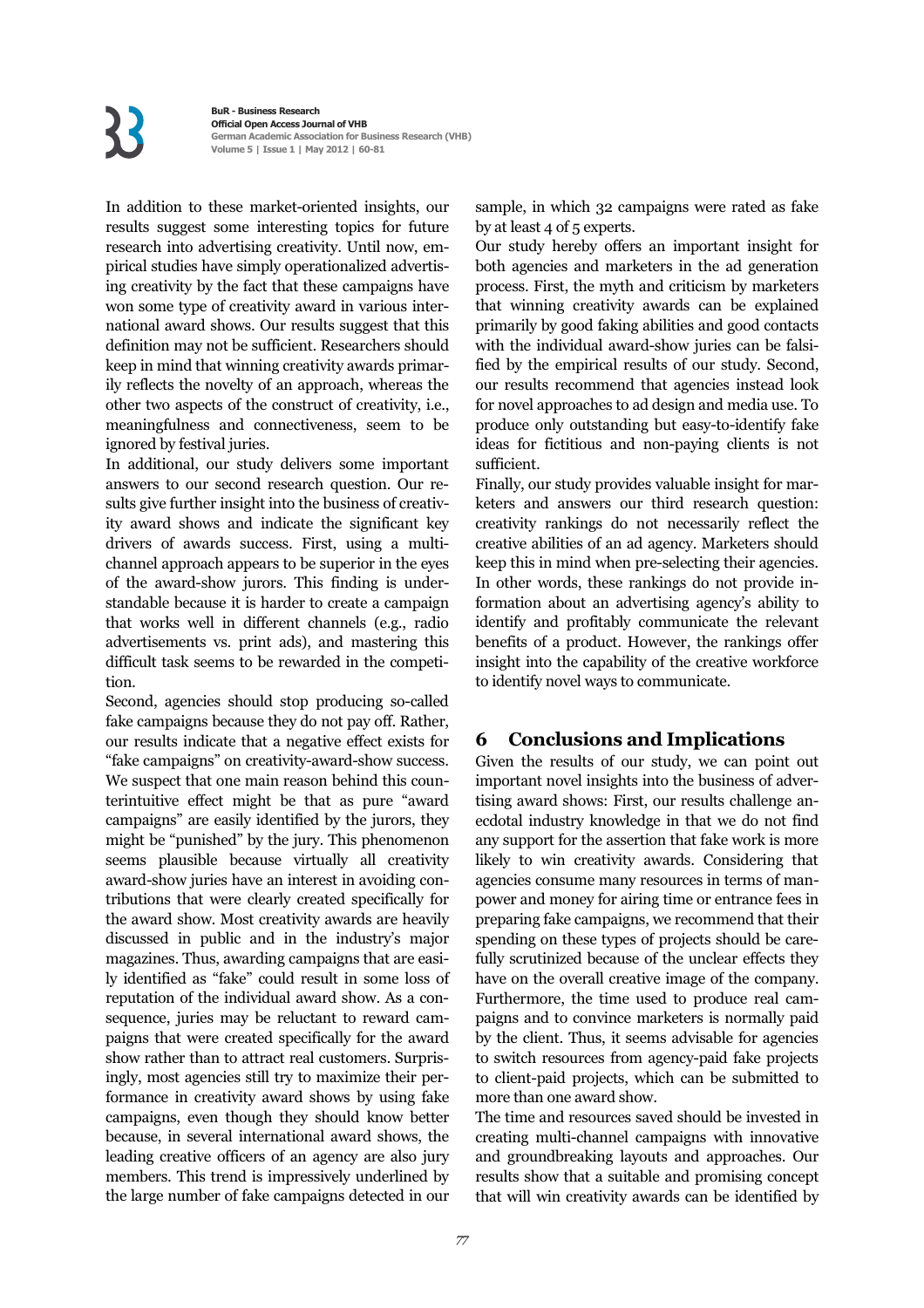its ability to be effective not only in one media channel but in all possible channels. Knowing this fact may give the creative workforce or the agencies' consultants a good control measure to identify promising campaign approaches. Thus, they can determine whether an approach or a concept is promising and whether the project should be carried forward or cancelled.

Another industry myth about advertisement submissions in creativity award shows is that they rarely have anything in common with real-life advertising and market restrictions. This wisdom could be partly underlined by the results of this study. We could not identify a positive link between the emphasis on a meaningful product benefit – which effectively connects the ad to its audience – and winning awards. Clients might question the benefit of hiring an agency that wins creative awards with fake ads because, in the broad majority of cases, it must be assumed that clients will prefer agencies that are able to deliver creative solutions within the (often tight) range of the client's guidance.

Apart from these recommendations, we follow the anecdotal industry knowledge that was confirmed by our study. Thus, we recommend the submission of multi-channel campaigns that have an innovative appeal, especially in terms of the design and the overall creative approach. Of course, this practice is easily said but often difficult to do. We suspect that the massive amount of resources devoted to attracting the best creative people in the industry might truly be justified because creative innovation is the factor that separates excellent campaigns from merely good ones. Thus, an advertising agency that aims to earn creative awards should do everything it can to attract creative people and to build an ideafriendly work atmosphere. When hiring new copywriters, art directors, and creative directors to maximize their chances to win creativity awards, agencies should seek experienced creative professionals from older and larger agencies. Potential hires should have worked intensively on multi-channel campaigns and be able to adapt a single idea to all possible channels of advertising. Moreover, these abilities should be focused on more than the membership in famous and prestigious creativity associations because copywriters and art directors from these established associations tend to rely more on fake campaigns rather than on convincing real clients to believe in their concepts.

Furthermore, we would like to encourage the research community to conduct more studies on the link between creativity and the effectiveness of advertising campaigns. At the moment, it does not seem worthwhile for creative professionals to tailor campaigns to an advertised product. If more evidence were available regarding the influence of content fit on ad effectiveness, award-show jurors might take this into consideration. Doing so would eventually lead to more creativity awards for campaigns that offer more than just a "crazy idea," namely, a very good idea that fits the advertised product.

#### **Web-Appendix A:** Example Fake Campaigns

#### **Web-Appendix B:**

Print BtL Internet Ambient Advertisements

**Web-Appendix C:** List of Cinema\_TV\_Radio Advertisements

**Web-Appendix D:** Questionnaire for Print Advertising

**Web-Appendix E:** Questionnaire for Print

#### **Acknowledgements**

We wish to thank Manfred Schwaiger as guest editor and the two anonymous reviewers for their thoughtful comments and suggestions, which significantly helped to improve the quality of this paper. Furthermore, we want to thank Sönke Albers for his valuable comments on previous versions of this manuscript.

#### **References**

Aitchison, Jim (1999): *Cutting Edge Advertising: How to Create the World´s Best for Brands in the 21st Century*, Prentice Hall: Singapore.

Amabile, Teresa M. (1983): The Social Psychology of Creativity: A Componential Conceptualization, *Journal of Personality and Social Psychology*, 45 (2): 357-376.

Amabile, Teresa M. (1988): A Model Of Creativity And Innovation In Organizations, *Research in Organizational Behavior*, 10: 123- 169.

Amabile, Teresa M. (1993): What Does a Theory of Creativity Require?, *Psychological Inquiry*, 4 (3): 179-181.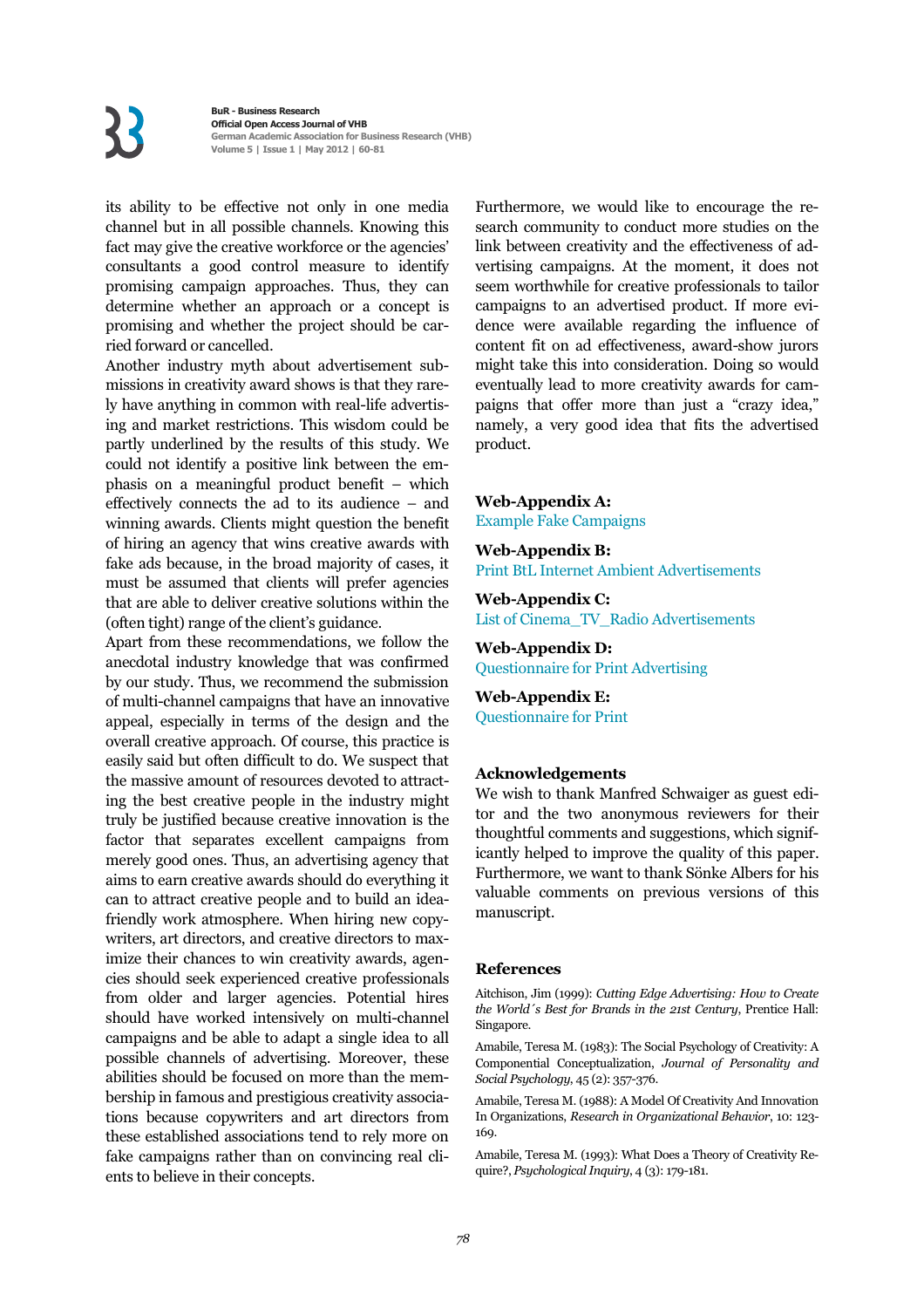Amabile, Teresa M. (1997): Motivating Creativity in Organizations: On Doing What You Love and Loving What You Do, *California Management Review*, 40 (1): 39-58.

Amabile, Teresa M. (1998): How to Kill Creativity, *Harvard Business Review*, 76 (5): 76-86.

Amabile, Teresa M., Regina Conti, Heather Coon, Jeffrey Lazenby, and Michael Herron (1996): Assesing the Work Enviroment for Creativity, *Academy of Management Journal*, 39 (5): 1154-1184.

Amabile, Teresa M., Elizabeth M. Tighe, Karl G. Hill, and Beth A. Hennessey (1994): The Work Preference Inventory: Assessing Intrinsic and Extrinsic Motivational Orientations, *Journal of Personality & Social Psychology*, 66 (5): 950-967.

Andrews, Jonlee and Daniel C. Smith (1996): In Search of the Marketing Imagination: Factors Affecting the Creativity of Marketing Programs for Mature Products, *Journal of Marketing Research*, 33 (2): 174-187.

Ang, Swee Hoon, Yih Hwai Lee, and Siew Meng Leong (2007): The Ad Creativity Cube: Conceptualization and Initial Validation, *Journal of the Academy of Marketing Science*, 35 (2): 220-232.

Ang, Swee Hoon and Sharon Y.M Low (2000): Exploring the Dimensions of Ad Creativity, *Psychology & Marketing*, 17 (10): 835-854.

Baack, Daniel W., Rick T. Wilson, and Brian D. Till (2008): Creativity and Memory Effects, *Journal of Advertising*, 37 (4): 85-94.

Barney, Jay (1991): Firm Resources and Sustained Competitive Advantage, *Journal of Management*, 17 (1): 99-120.

Barney, Jay (2001): Is the Resource-Based 'View' a Useful Perspective for Strategic Management Research? Yes, *Academy of Management Review*, 26 (1): 41-56.

Barron, Frank (1955): The Disposition toward Originality, *Journal of Abnormal Psychology*, 51 (3): 478-485.

Barron, Frank and David M. Harrington (1981): Creativity, Intelligence, and Personality, *Annual Review of Psychology*, 32 (1): 439-476.

Bell, Jack A. (1992): Creativity, TV Commercial Popularity, and Advertising Expenditures, *International Journal of Advertising*, 11 (2): 165-183.

Bergkvist, Lars and John R. Rossiter (2007): The Predictive Validity of Multiple-Item Versus Single-Item Measures of the Same Constructs, *Journal of Marketing Research*, 44 (2): 175- 184.

Bergkvist, Lars and John R. Rossiter (2008): The Role of Ad Likability in Predicting an AD's Campaign Performance, *Journal of Advertising*, 37 (2): 85-97.

Besemer, Susan and Karen O'Quin (1986): Analyzing Creative Products: Refinement and Test of a Judging Instrument, *Journal of Creative Behavior*, 20 (2): 115-126.

Besemer, Susan and Donald Treffinger (1981): Analysis of Creative Products: Review and Synthesis, *Journal of Creative Behavior*, 15 (3): 158-178.

Blasko, Vincent, J. and Michael P. Mokwa (1986): Creativity in Advertising: A Janusian Perspective, *Journal of Advertising*, 15  $(A): 43 - 50 + 72.$ 

Bogart, Leo, B. Stuart Tolley, and Frank Orenstein (1970): What One Little Ad Can Do, *Journal of Advertising Research*, 10 (4): 3- 13.

Bruner, Jerome (1962): The Conditions of Creativity, in: Howard E. Gruber, Glenn Terrell and Michael Wertheimer (eds.): *Contemporary Approaches to Creative Thinking*, Atherton Press: New York, 1-30.

Butkys, Adolph S. and George Herpel (1992): How Advertising Agencies Handle Their Own Advertising Strategy: An Industry-Wide Overview of its Self-Promotion Efforts, *Journal of Advertising Research*, 32 (5): 18-22.

Buzzell, Robert D. (1964): Predicting Short-Term Changes in Market Share as a Function of Advertising Strategy, *Journal of Marketing Research*, 1 (3): 27-31.

Chin, Wynne (1998): The Partial Least Squares Approach to Structural Equation Modeling, in: George A. Marcoulides (ed.): *Modern Methods for Business Research*, Erlbaum: Mahwah, NJ et al., 295-336.

Chin, Wynne and Peter A. Todd (1995): On the Use, Usefulness, and Ease of Use of Structural Equation Modeling in MIS Research: A Note of Caution, *MIS Quarterly*, 19 (2): 237-246.

Chong, Mark (2006): How Do Advertising Creative Directors Perceive Research?, *International Journal of Advertising*, 25 (3): 361-380.

Churchill, Gilbert A. (1979): A Paradigm for Developing Better Measures of Marketing Constructs, *Journal of Marketing Research*, 16 (1): 64-73.

Csikszentmihalyi, Mihaly (1997): *Creativity: Flow and the Psychology of Discovery and Invention*, Harper Collins: New York.

Dahlén, Micael, Sara Rosengren, and Fredrik Törn (2008): Advertising Creativity Matters, *Journal of Advertising Research*, 48 (3): 392-403.

Deshpandé, Rohit, John U. Farley, and Frederick E. Webster (1993): Corporate Culture, Customer Orientation, and Innovativeness in Japanese Firms: A Quadrad Analysis, *Journal of Marketing*, 57 (1): 23-37.

Devinney, Timothy, Grahame Dowling, and Michael Collins (2005): Client and Agency Mental Models in Evaluating Advertising, *International Journal of Advertising*, 24 (1): 35-50.

El-Murad, Jaafar and Douglas C. West (2003): Risk and Creativity in Advertising, *Journal of Marketing Management*, 19 (5/6): 657-673.

El-Murad, Jaafar and Douglas C. West (2004): The definition and measurement of creativity: What do we know?, *Journal of Advertising Research*, 44 (2): 188-201.

Fornell, Claes and Fred L. Bookstein (1982): Two Structural Equation Models: LISREL and PLS Applied to Consumer Exit-Voice Theory, *Journal of Marketing Research*, 19 (4): 440-452.

Fornell, Claes and Jaesung Cha (1994): Partial Least Squares, in: Richard P. Bagozzi (ed.): *Advanced Methods of Marketing Research*, Blackwell: Cambridge, MA et al., 52-78.

Fornell, Claes and David F. Larcker (1981): Evaluating Structural Equation Models with Unobservable Variables and Measurement Error, *Journal of Marketing Research*, 18 (1): 39-50.

Gibson, Lawrence D. (1996): What Can One TV Exposure Do?, *Journal of Advertising Research*, 36 (2): 9-18.

Goldenberg, Jacob, David Mazursky, and Sorin Solomon (1999): Creative Sparks, *Science*, 285 (5433): 1495-1496.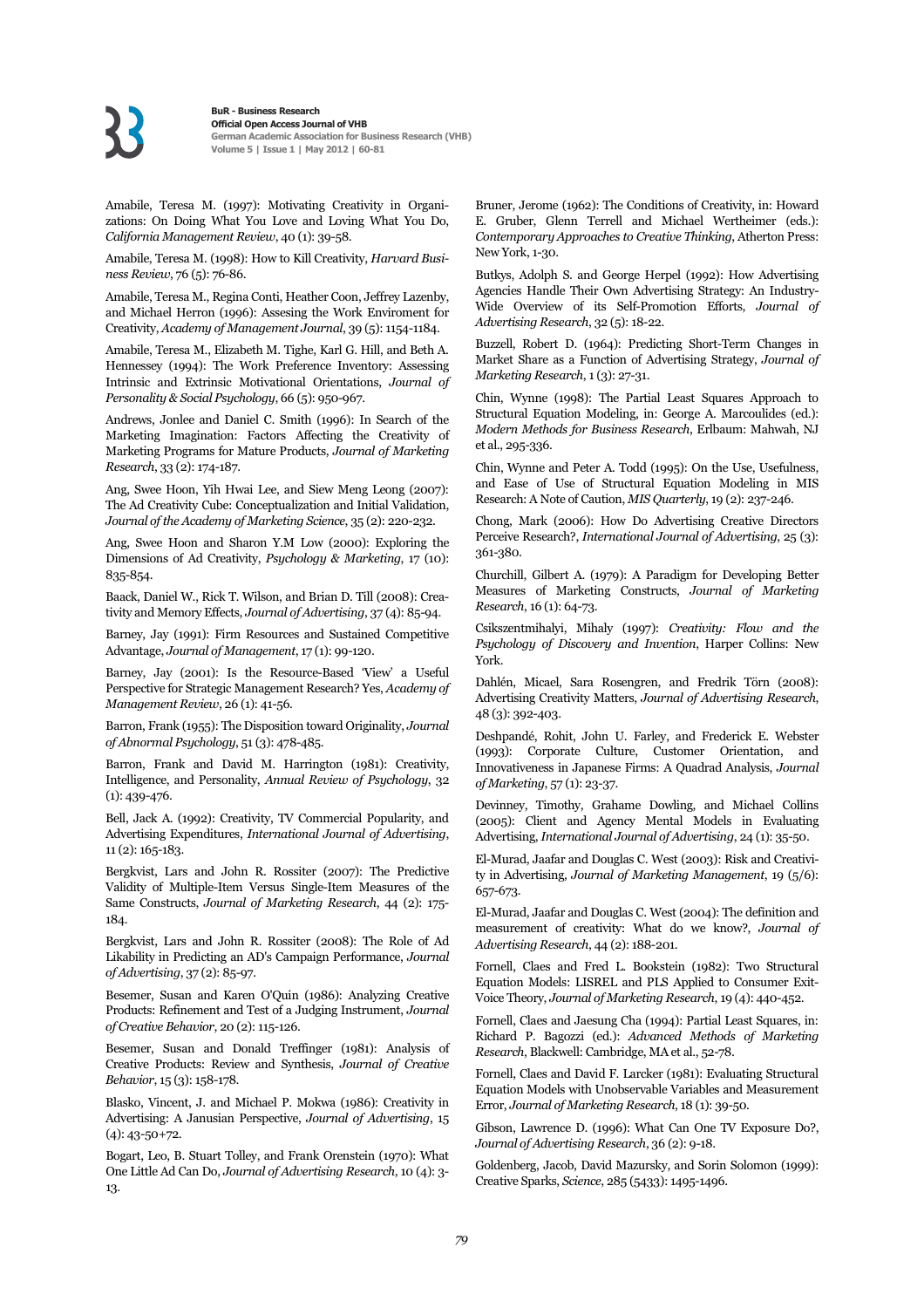

Haberland, Gabriele S. and Peter A. Dacin (1992): The Development of a Measure to Assess Viewers' Judgments of the Creativity of an Advertisement, *Advances in Consumer Research*, 19 (1): 817-825.

Haitovsky, Yoel (1969): A Note on Maximization of R2, *American Statistician*, 23 (1): 20-21.

Helgesen, Thorolf (1994): Advertising Awards and Advertising Agency Performance Criteria, *Journal of Advertising Research*, 34 (4): 43-53.

Im, Subin and John P. Workman (2004): Market Orientation, Creativity, and New Product Performance in High-Technology Firms, *Journal of Marketing*, 68 (2): 114-132.

Jackson, Philip, W. and Samuel Messick (1965): The Person, the Product, and the Response: Conceptual Problems in the Assessment of Creativity, *Journal of Personality*, 33 (3): 309-329.

Johnson, Michael (2003): All Together Now, *Design Week*, 18  $(48): 14-15.$ 

Jones, John Philip (1995): Single-Source Research Begins to Fulfill its Promise, *Journal of Advertising Research*, 35 (3): 9-16.

Keil, John M. (1975): Can You Become a Creative Judge?, *Journal of Advertising*, 4 (1): 29-31.

Kilgour, Mark and Scott Koslow (2009): Why and How do Creative Thinking Techniques Work? Trading Off Originality and Appropriateness to Make More Creative Advertising, *Journal of the Academy of Marketing Science*, 37 (3): 298-309.

Koslow, Scott, Sheila L. Sasser, and Edward A. Riordan (2003): What Is Creative to Whom and Why? Perceptions in Advertising Agencies, *Journal of Advertising Research*, 43 (1): 96-110.

Koslow, Scott, Sheila L. Sasser, and Edward A. Riordan (2006): Do Marketers get the Advertising They Need or the Advertising They Deserve?, *Journal of Advertising*, 35 (3): 81-101.

Kotler, Philip and Kevin Keller (2006): *Marketing Management*, Prentice Hall: Upper Saddle River, NY.

Kover, Arthur J. (1995): Copywriters' Implicit Theories of Communication: An Exploration, *Journal of Consumer Research*, 21 (4): 596-611.

Kover, Arthur J. (1996): Why Copywriters Don't Like Advertising Research – and What Kind of Research Might They Accept, *Journal of Advertising Research*, 36 (2): 8-11.

Kover, Arthur J., Stephen Goldberg, and William James (1995): Creativity vs. Effectiveness? An Integrating Classification for Advertising, *Journal of Advertising Research*, 35 (6): 29-40.

Kover, Arthur J., William James, and Brenda S. Sonner (1997): To Whom Do Advertising Creatives Write? An Inferential Answer, *Journal of Advertising Research*, 37 (1): 41-53.

Lee, Yih Hwai and Charlotte Mason (1999): Responses to Information Incongruency in Advertising: The Role of Expectancy, Relevancy, and Humor, *Journal of Consumer Research*, 26 (2): 156-169.

Li, Hairong, Wenyu Dou, Guangping Wang, and Nan Zhou (2008): The Effect of Agency Creativity on Campaign Outcomes: The Moderating Role of Market Conditions, *Journal of Advertising*, 37 (4): 109-120.

Lubart, Todd (2001): Models of the Creative Process: Past, Present and Future, *Creativity Research Journal*, 13 (3/4): 295- 308.

MacKinnon, Donald W. (1987): Some Critical Issues for Future Research in Creativity, in: Scott G. Isaksen (ed.): *Frontiers of Creativity Research: Beyond the Basics*, Bearly: Buffalo, NY, 120- 130.

McGraw, Kenneth O. and S. P. Wong (1996): Forming Inferences About Some Intraclass Correlation Coefficients, *Psychological Methods*, 1 (1): 30-46.

Michell, Paul C. (1984): Accord and Discord in Agency-Client Perceptions of Creativity, *Journal of Advertising Research*, 24  $(5): 9 - 24.$ 

Moorman, Christine and Anne S. Miner (1997): The Impact of Organizational Memory on New Product Performance and Creativity, *Journal of Marketing Research*, 34 (1): 91-106.

Mumford, Michael D. and Dean K. Simonton (1997): Creativity in the Workplace: People, Problems, and Structures, *Journal of Creative Behavior*, 31 (1): 1-6.

Myers, Jack (2004): Advertising Accountability, R-o-I & Sarbanes-Oxley Concerns Spawn Audit Industry, http://www.mediavillage.com/jmr/2004/07/07/jmr-7-7-04/ (Access date: 2008- 01-14).

Naik, Prasad A. and Kalyan Raman (2003): Understanding the Impact of Synergy in Multimedia Communications, *Journal of Marketing Research*, 40 (4): 375-388.

Newell, Allen, J .C. Shaw, and Herbert A. Simon (1959): *The Processes of Creative Thinking*, Rand Corporation: Santa Monica, C<sub>A</sub>

Nunnally, Jum C. and Ira H. Bernstein (1994): *Psychometric Theory*, McGraw-Hill: New York.

Nyilasy, Gergely and Leonard N. Reid (2009): Agency Practitioner Theories of How Advertising Works, *Journal of Advertising*, 38 (3): 81-96.

Ogilvy, David (1963): *Confessions of an Advertising Man*, Atheneum: New York.

Pieters, Rik, Luk Warlop, and Michel Wedel (2002): Breaking Through the Clutter: Benefits of Advertisement Originality and Familiarity for Brand Attention and Memory, *Management Science*, 48 (6): 765-781.

Reinartz, Werner, Manfred Krafft, and Wayne D. Hoyer (2004): The Customer Relationship Management Process: Its Measurement and Impact on Performance, *Journal of Marketing Research*, 41 (3): 293-305.

Ringle, Christian, Sven Wende, and Alexander Will (2005): SmartPLS, http://www.smartpls.de (Access date: 2007-09-15).

Rossiter, John R. (2002): The C-OAR-SE Procedure for Scale Development in Marketing, *International Journal of Research in Marketing*, 19 (4): 305-335.

Rossiter, John R. (2008): Defining the Necessary Components of Creative, Effective Ads, *Journal of Advertising*, 37 (4): 139-144.

Runco, Mark A. and Robyn E. Charles (1993): Judgments of Originality and Appropriateness as Predictors of Creativity, *Personality and Individual Differences*, 15 (5): 537-546.

Ruscio, John, Dean Whitney and Teresa Amabile (1997): How Do Motivation and Task Behaviors Affect Creativity? An Investigation in Three Domains, http://search.ebscohost.com/login.aspx? direct=true&db=buh&AN=9013580&site=ehost-live (Access date: 2011-11-28).